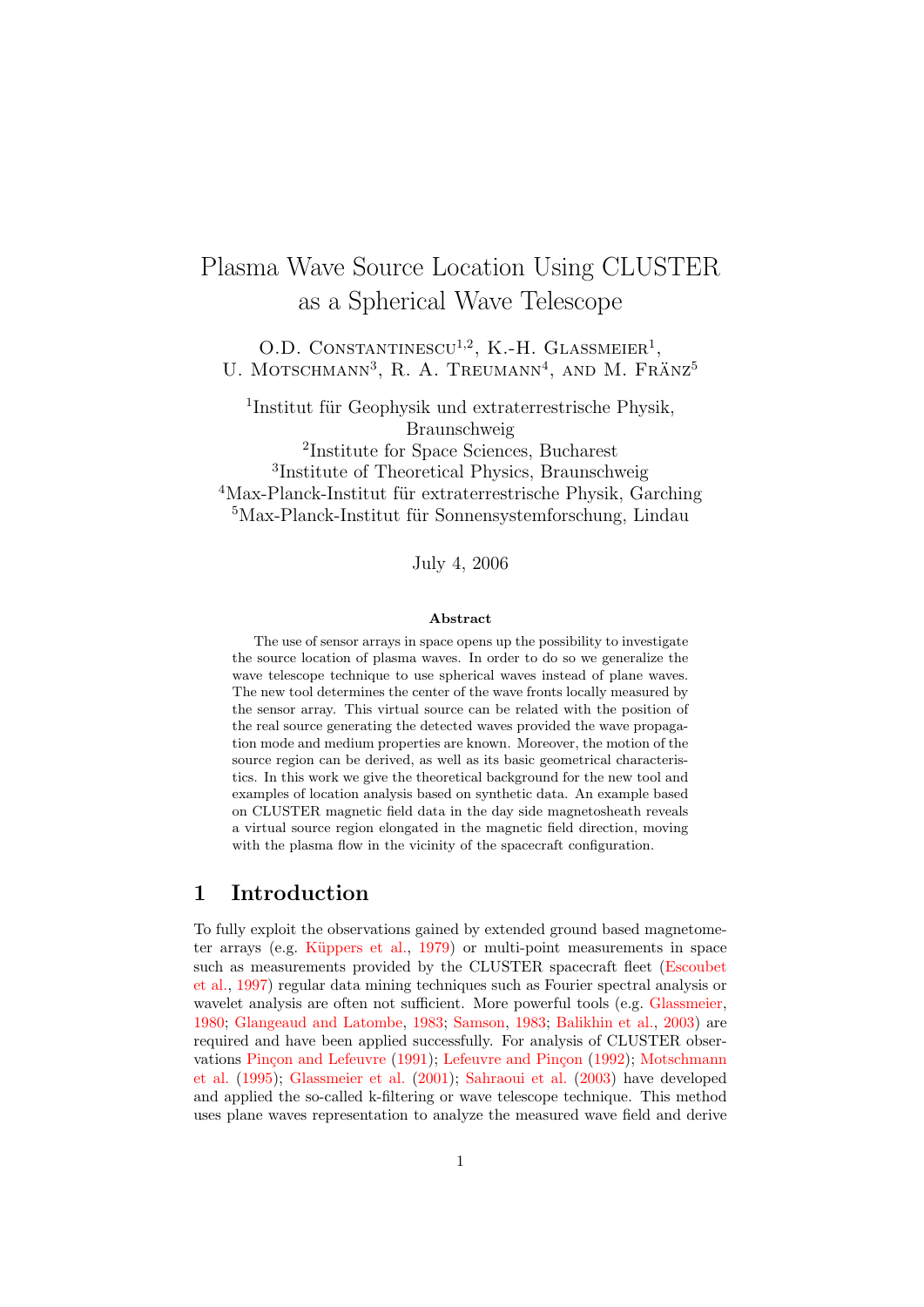important properties like propagation direction, wave length and dispersion re-lation (e.g. [Narita et al.,](#page-22-8) [2003;](#page-22-8) Schäfer et al., [2005\)](#page-23-2). Recently, [Tjulin et al.](#page-23-3) [\(2005\)](#page-23-3) used for the first time the combined electric and magnetic field measured by CLUSTER for the first application to real data of the k-filtering technique as described by Pinçon and Lefeuvre [\(1991\)](#page-22-4).

While the plane waves representation has multiple advantages, it also limits the applicability of the wave telescope to the far field case. As a result, this method cannot directly answer fundamental questions related to the sources of the measured field. Examples are finding the positions of the wave sources, their motion or their geometrical characteristics. If these questions are to be answered, we have to give up the plane waves representation in favor of a representation which takes into account the distance to the wave source, such as the spherical waves representation.

In what follows we show how a generalization of the wave telescope technique to spherical waves representation appears naturally. First, we establish the theoretical framework and we analyze different scenarios like geometrically extended sources and source motion relative to the sensor array or to the plasma background. Next we use synthetic data to illustrate these situations. Finally we show an example where the spherical wave representation is used to locate a wave source in the magnetosheath and to draw conclusions about its motion and shape.

Before we start to discuss in more detail the new proposed data representation method some more general comments are suitable. What we are proposing here is a representation technique of a given wave field as seen by e.g. the CLUS-TER spacecraft. This representation is a local one. No information about the global system the wave has been generated and has propagated through is immediately available and used. This involves, of course, limitations. For instance, we do not take into account any consideration on the anisotropy characteristics of waves propagating in magnetized plasma. Also, we do not take into account complexity as introduced by the background medium being inhomogeneous. Furthermore, we disregard for the time being any information about wave polarization properties. The aim of our presented approach is to provide an extension of the already in-use techniques to analyze CLUSTER data such as the k-filtering technique (Lefeuvre and Pinçon, [1992\)](#page-22-5), the wave telescope [\(Motschmann et al.,](#page-22-6) [1995\)](#page-22-6) or the phase differencing method [\(Balikhin et al.,](#page-21-0) [2003\)](#page-21-0). Compared to the existing tools, the new tool provides information about the local curvature of the wave fronts. This can be used to determine the local curvature center hereafter called "virtual source". The exact relation between the virtual source and the real wave source is determined by the factors enumerated above. Apart for simple cases, inferring the real source position from the virtual one is far from trivial and is beyond the purpose of this paper.

Relaxing on the condition of using a plane wave representation already increases the complexity of the tool and of the interpretation of its results very much. Thus we omitted any inclusion of medium and wave mode related considerations. This will and must be the next step to be done. A more detailed discussion on effects related to wave polarization, but using single spacecraft observations can be found in e.g. [Storey and Lefeuvre](#page-23-4) [\(1979\)](#page-23-4) where the concept of a wave distribution function is introduced. However, the use of this method requires to decompose the detected wave field into known plasma wave modes. A recent application has been presented by Santolík and Gurnett [\(2002\)](#page-23-5). A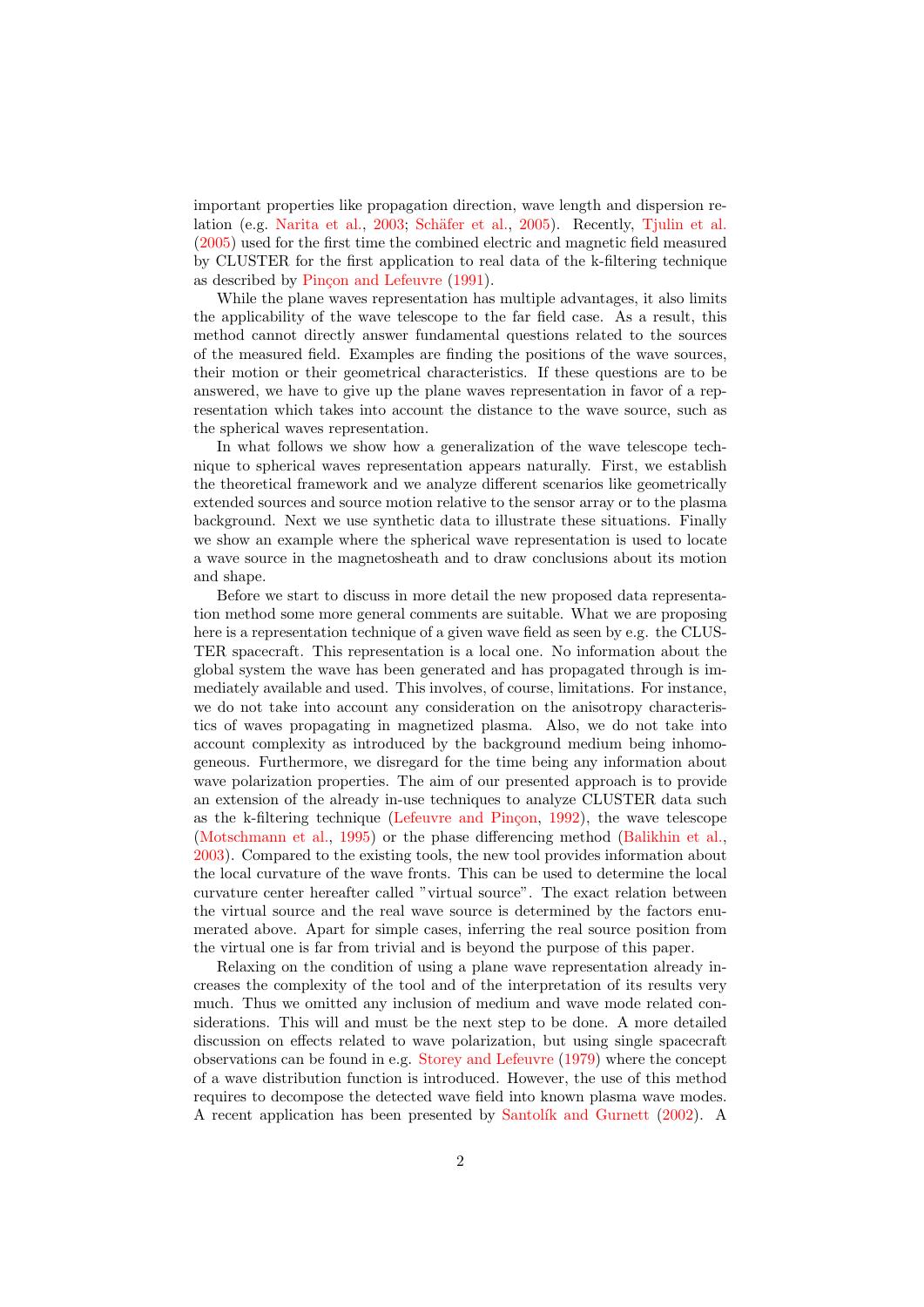generalization of these concepts to multi-point measurements has not yet been presented.

# 2 Theoretical Framework

Assume that the measured field  $X(r, t)$  is a superposition of elementary waves  $w(\boldsymbol{q},\boldsymbol{r},t)$  where  $\boldsymbol{q}=(q_1,\ldots,q_M)^T$  are the parameters of the elementary wave. The boldface characters represent column vectors and the superscript  $^T$  indicates the transposition. A sensor positioned at  $r_{\text{sensor}}$  in a wave field generated by N elementary waves with parameters  $q_1 \dots q_N$  will measure the field

$$
X(\mathbf{r}_{\text{sensor}}, t) = \sum_{\substack{n=1 \text{sources}}}^{N} c_n w(\mathbf{q}_n, \mathbf{r}_{\text{sensor}}, t)
$$
(1)

We define the array output for the set of parameters  $q$  as the projection of the measured field on the elementary wave corresponding to the set of parameters  $q$ :

$$
X_A(\boldsymbol{q}) = \langle w(\boldsymbol{q}, \boldsymbol{r}_{\text{sensor}}, t) | X(\boldsymbol{r}_{\text{sensor}}, t) \rangle_{\boldsymbol{r}_{\text{sensor}}, t}
$$
(2)

with the notation

$$
\langle f(\alpha)|g(\alpha)\rangle_{\alpha} = \begin{cases} \int f^{\star}(\alpha)g(\alpha)d\alpha & \text{for continuous } \alpha \text{ values,} \\ \sum_{j} f^{\star}(\alpha_{j})g(\alpha_{j}) & \text{for discrete } \alpha \text{ values.} \end{cases}
$$
 (3)

The  $\star$  denotes complex conjugation.

If the system of elementary waves is normalized and chosen to be orthogonal, i.e.

$$
\langle w(\mathbf{q},\mathbf{r},t)|w(\mathbf{q}',\mathbf{r},t)\rangle_{\mathbf{r},t} = \delta(\mathbf{q}-\mathbf{q}')\tag{4}
$$

the array output becomes:

<span id="page-2-1"></span>
$$
X_A(\boldsymbol{q}) = \sum_{\substack{n=1 \ \text{sources}}}^{N} c_n \delta(\boldsymbol{q} - \boldsymbol{q}_n) \tag{5}
$$

We define the array output power as the squared norm of the array output:

<span id="page-2-0"></span>
$$
P(q) = \|X_A(q)\|^2 \tag{6}
$$

The above defined power differs from zero only when the set of parameters q coincides with the parameters of one of the elementary waves generating the wave field. Assuming that each elementary wave is associated with a source, the power corresponding to the source  $n, P(\boldsymbol{q}_n) = |c_n|^2$ , represents the contribution of that source to the wave field. In principle all we have to do in order to identify the sources is to scan the parameter space and search for power maxima. In practice the scanning procedure uses finite steps in parameter space. This corresponds to a reduction of the original set  $\{w(\mathbf{q}, \mathbf{r}, t)\}\$  which normally covers an infinite number of elementary waves to a finite set where only the scanned  $q$ values appear.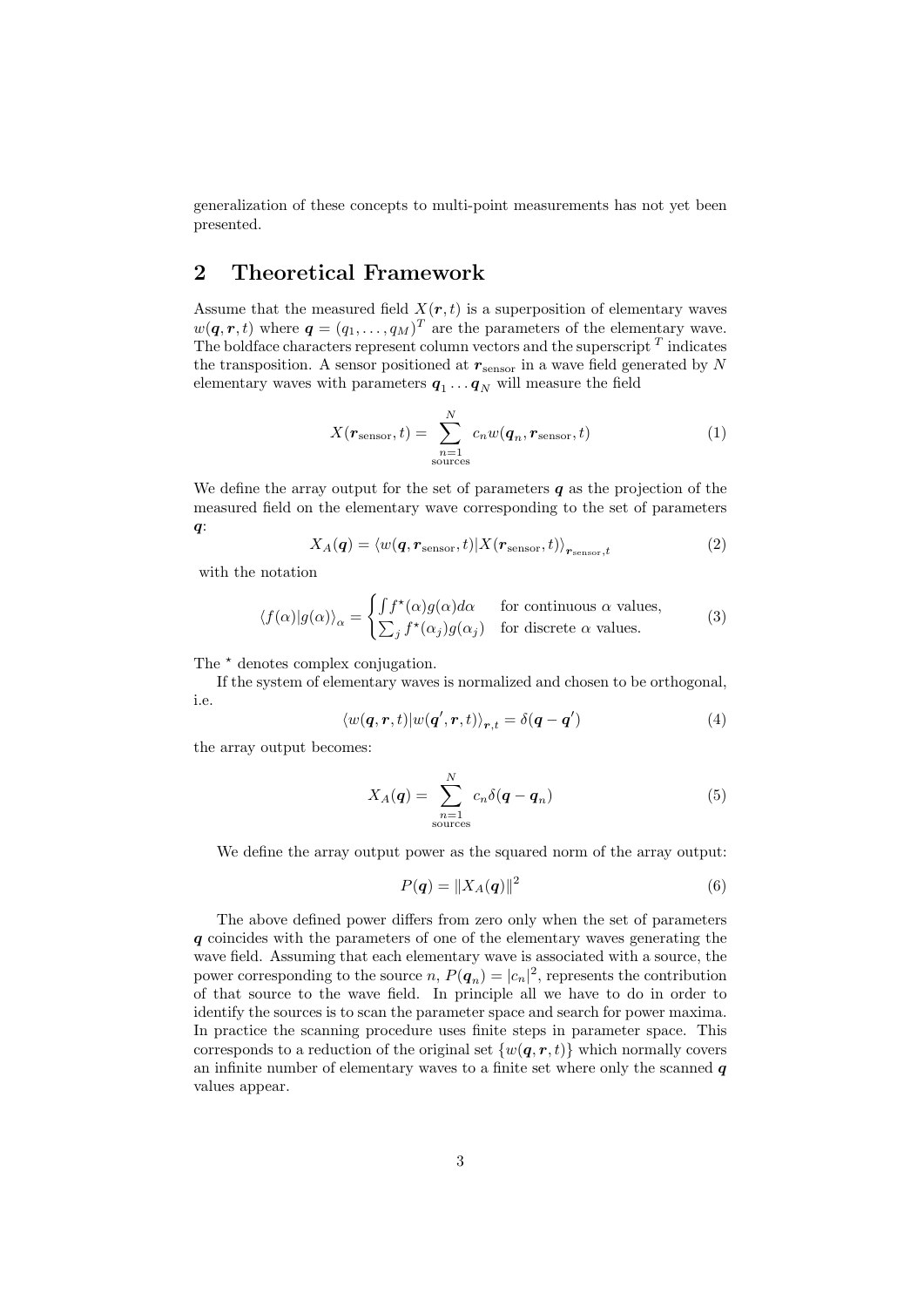When the array consists of only one sensor and we choose the elementary waves to be plane waves

<span id="page-3-0"></span>
$$
w(\omega, t) = \frac{1}{\sqrt{2\pi}} e^{-i\omega t}
$$
\n(7)

our analysis is reduced to Fourier analysis. In this case the parameter space  ${q} = {\omega}$  is the one dimensional frequency space.

Let us assume in the general case that the temporal dependence of the elementary wave is of the form stated by equation [\(7\)](#page-3-0) and can be separated:

$$
w(\mathbf{q}, \omega, \mathbf{r}_{\text{sensor}}, t) \doteq w(\mathbf{q}, \mathbf{r}_{\text{sensor}})w(\omega, t)
$$
\n(8)

To simplify the notation, here and in the following  $w(\ldots)$  always denotes our elementary wave. When depending on different arguments,  $w(\ldots)$  represents different functions. For instance  $w(\omega, t)$  is not the same function as  $w(r, k)$ . Because the projection on the vector  $|w(\omega, t)\rangle$  results in the Fourier transform

$$
\langle w(\omega, t) | f(t) \rangle_t = \tilde{f}(\omega) \tag{9}
$$

the array output becomes:

<span id="page-3-1"></span>
$$
X_A(\boldsymbol{q},\omega) = \langle w(\boldsymbol{q}, \boldsymbol{r}_{\text{sensor}}) | \tilde{X}(\boldsymbol{r}_{\text{sensor}}, \omega) \rangle_{\boldsymbol{r}_{\text{sensor}}} \tag{10}
$$

which means that we can first Fourier analyze the measured data and then continue the analysis in the Fourier space. This is important in practice since it reduces the dimension of the space to be scanned.

#### 2.1 Beamformer

The sensor positions  ${r_{\text{sensor}}}$  are discrete. This allows us to write equation [\(10\)](#page-3-1) in a more familiar vector notation:

<span id="page-3-2"></span>
$$
X_A(\boldsymbol{q},\omega) = \sum_{\substack{s=1 \text{ sensors}}}^S w_s^{\star}(\boldsymbol{q}) \tilde{X}_s(\omega) = \boldsymbol{w}^{\dagger}(\boldsymbol{q}) \cdot \tilde{\boldsymbol{X}}(\omega)
$$
(11)

where  $x^{\dagger}$  is the hermitian adjoint of x.

If we choose plane waves as our set of elementary waves  $(q = k)$ 

<span id="page-3-3"></span>
$$
w_{\text{sensor}}(\boldsymbol{k}) = \frac{1}{\sqrt{S}} e^{i\boldsymbol{k}\cdot\boldsymbol{r}_{\text{sensor}}} \tag{12}
$$

then equations  $(11)$  and  $(6)$  constitute nothing more then the beamformer technique [\(Pillai,](#page-22-9) [1989\)](#page-22-9). If enough sensors are available, using the beamformer technique we can decompose the measured signal into plane waves with known wave vectors and frequencies.

We have to be aware that because we have discretised the position space (which we have to, since we do not have sensors at each point in space) our set of elementary waves is no longer a complete system. As a consequence, the  $\delta$ function in equation [\(5\)](#page-2-1) becomes just a function with local maxima for  $(\omega, \mathbf{k})$ close to the sets  $(\omega_n, k_n)$  of sources generating the measured wave field. The less sensors we have, the more important this effect becomes. Moreover, side lobes begin to appear. For the particular case of the CLUSTER spacecraft, with only four sensors, the beamformer method as described above becomes useless. However, there are possibilities to reduce these effects which will be discussed in the following sections.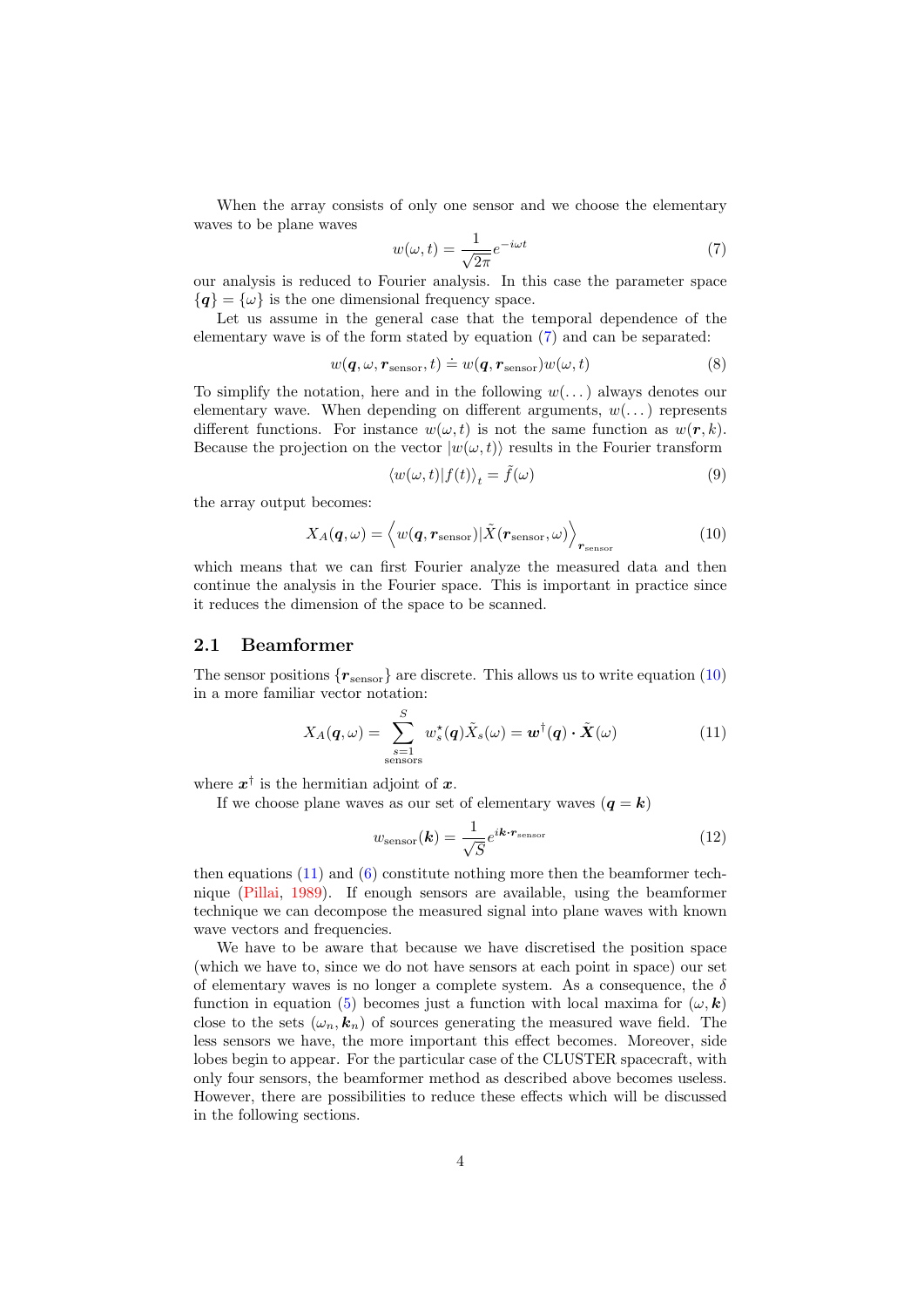#### 2.2 Wave Telescope

The weak point of the beamformer technique results from artificial contributions to the power at points in the parameter space which do not correspond to any real wave source. A remedy is to minimize these contributions while keeping the power corresponding to the real wave sources unmodified. This is accomplished by Capon's minimum variance estimator [\(Capon et al.,](#page-22-10) [1967\)](#page-22-10)

We have to find a new set of elementary waves  $\{h(q)\}\$  which satisfy the problem:

$$
\min \|X_A\|^2 = \min_{|h\rangle} \langle h|X\rangle \langle X|h\rangle \quad \text{subject to} \quad \langle h|w\rangle = 1 \tag{13}
$$

The new weights are found as

$$
|h\rangle = \frac{(|X\rangle\langle X|)^{-1}}{\langle w| (|X\rangle\langle X|)^{-1} |w\rangle} |w\rangle \tag{14}
$$

which gives the new expression for the power:

$$
P = \left[ \langle w | \left( |X\rangle\langle X| \right)^{-1} |w \rangle \right]^{-1} \tag{15}
$$

For the plane waves representation (equation [12\)](#page-3-3) and discrete position space the power becomes:

<span id="page-4-0"></span>
$$
P(\omega, \mathbf{k}) = \left[ \boldsymbol{w}^{\dagger}(\mathbf{k}) \mathcal{M}^{-1}(\omega) \boldsymbol{w}(\mathbf{k}) \right]^{-1}
$$
 (16)

The matrix elements  $[\mathcal{M}(\omega)]_{ij}$  are obtained by averaging the quantities  $\tilde{X}^*_i(\omega)\tilde{X}_j(\omega)$ over a frequency band centered on  $\omega$ . This mixing of frequencies normalizes the matrix  $M$  which would otherwise be singular. It also helps the analysis of sources emitting in a broad frequency range. However, this implies the assumption that the detected field is stationary in time and homogeneous in space.

The wave energy density in the wave vector space equivalent with equation [\(16\)](#page-4-0) for an electromagnetic field can be also estimated from single point measurements of the electric and magnetic field using the wave distribution function method. Similarly with the kinetic theory of gases [Storey and Lefeuvre](#page-23-4) [\(1979,](#page-23-4) [1980\)](#page-23-6) describe the wave field as an ensemble of elementary plane waves characterized by a distribution function representing the average wave energy in the volume drdk at the point  $(r, k)$ . To compensate the lack of multiple instantaneous measurements in space this method assumes a priori knowledge of the dispersion relation.

For the sake of simplicity we have limited ourselves to scalar fields. Nevertheless, these considerations are easily extended to vector fields as well. For a vector field with an arbitrary dimension  $L$  we construct the  $LS \times L$  elementary wave matrix  $W$  as

$$
W(\mathbf{k}) = (I w_1(\mathbf{k}), \dots, I w_S(\mathbf{k}))^T
$$
 (17)

where  $\mathcal I$  is the  $L$  dimensional unity matrix. We group the measurements into the LS dimension vector  $\mathbf{X}(r, t)$  with the corresponding Fourier transform

$$
\tilde{\mathbf{X}}(\omega) = \left(\tilde{\mathbf{X}}_1^T(\omega), \dots, \tilde{\mathbf{X}}_S^T(\omega)\right)^T
$$
\n(18)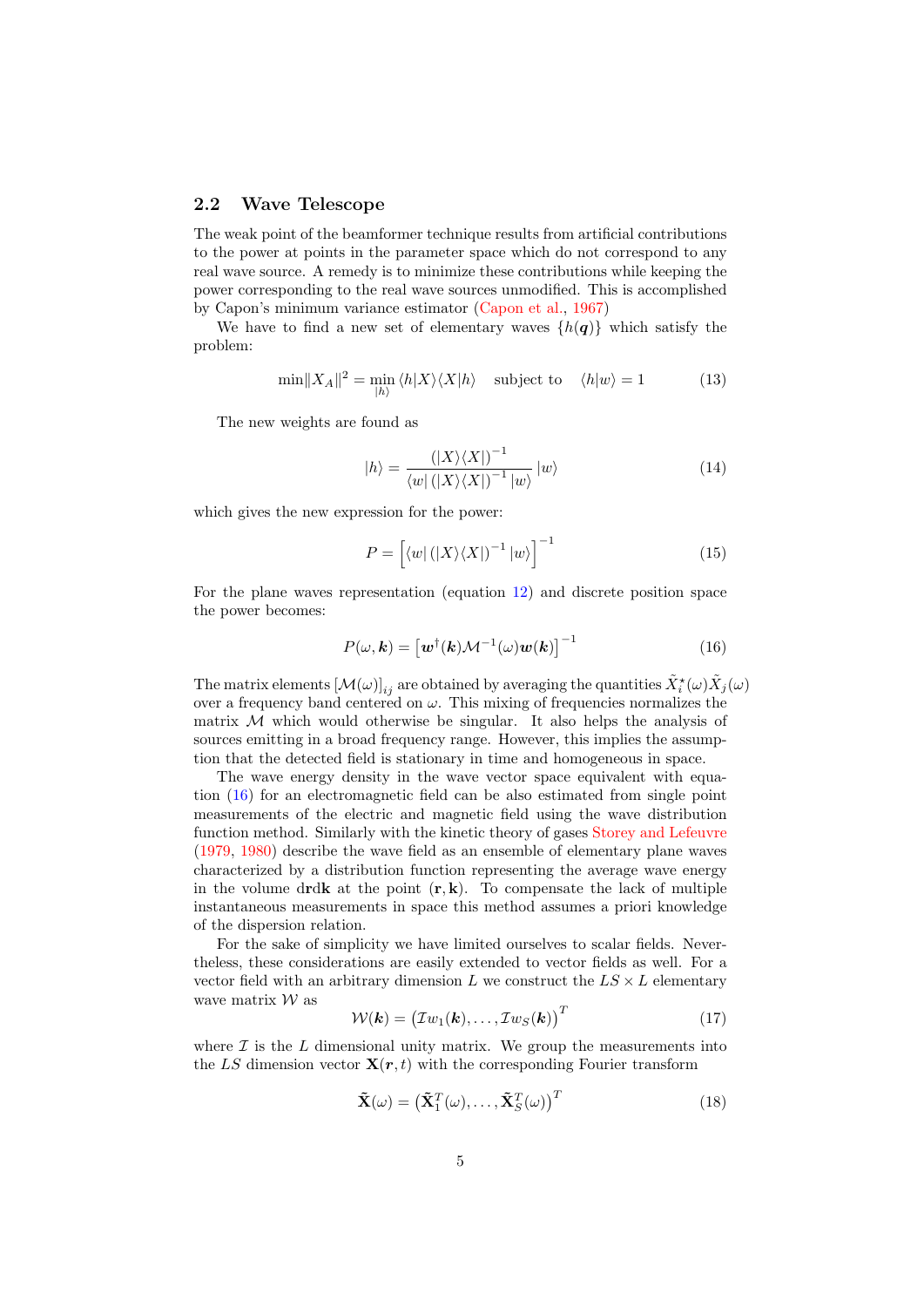The individual sensor measurements  $\mathbf{X}_s$  consist of either one vector quantity such as the magnetic field in which case  $L = 3$  or of a combination of quantities which oscillate coherently. As for an example we can combine the electric and the magnetic field in the six dimensional vector  $\mathbf{X}_s = (\mathbf{B}_s^T, \mathbf{E}_s^T)^T$  (Pinçon and [Lefeuvre,](#page-22-4) [1991;](#page-22-4) [Tjulin et al.,](#page-23-3) [2005\)](#page-23-3). The power corresponding to the vector field is:

$$
P(\omega, \mathbf{k}) = \text{trace}\left( \left[ \mathcal{W}^{\dagger}(\mathbf{k}) \mathcal{M}^{-1}(\omega) \mathcal{W}(\mathbf{k}) \right]^{-1} \right)
$$
(19)

When applied to a magnetic field measured in space this method is known as the wave telescope or k-filtering (e.g. Pinçon and Lefeuvre, [1991;](#page-22-4) [Motschmann](#page-22-6) [et al.,](#page-22-6) [1995;](#page-22-6) Pinçon and Motschmann, [1998;](#page-22-11) [Glassmeier et al.,](#page-22-7) [2001\)](#page-22-7). It has been proved to be a robust method to determine the  $k$  vector from magnetic field measurements. Nevertheless, while it gives us the propagation direction, it provides no information about the distance to the source generating the wave. This is inherent to the plane waves representation.

#### <span id="page-5-0"></span>2.3 Source Locator

In order to determine the sources locations we have to choose a system of elementary waves which contains information about the distance to the source. The most natural (and simple) choice is the spherical waves representation where the elementary waves are characterized by  $q = (r_{\text{source}}, k, \omega) = (r, k, \omega)$  representing the position, wave number, and frequency of the source. Thus for the sensor s at the position  $r_s$  one gets

$$
w(\mathbf{r}, k, \omega, \mathbf{r}_s, t) = C \frac{1}{\rho_s} e^{i(k\rho_s - \omega t)}
$$
\n(20)

where  $\rho_s = \rho(r_s, r) = |r_s - r|$  is the distance between the source and the sensor s. The elementary wave associated to the sensor s becomes after separation of the time dependent part

$$
w_s(\mathbf{r}, k) = C \frac{1}{\rho_s} e^{ik\rho_s} \tag{21}
$$

The normalization coefficient is:

$$
C = \left(\sum_{\substack{s=1 \text{sensors}}}^{S} \frac{1}{\rho_s^2}\right)^{-1/2} \tag{22}
$$

Even if the single-sensor elementary wave  $w_s$  depends only on the distance  $\rho_s$  between source and sensor, the vector  $\mathbf{w} = (w_1, \ldots, w_S)^T$  depends on  $\mathbf{R} =$  $(\rho_1, \ldots, \rho_S)^T$  which is a function of the source position. As a consequence, the array power, which has the same formal expression as for the wave telescope (equation [16\)](#page-4-0), will also depend on the source position.

$$
P(\omega, \mathbf{r}, k) = \left[\mathbf{w}^{\dagger}(\mathbf{r}, k)\mathcal{M}^{-1}(\omega)\mathbf{w}(\mathbf{r}, k)\right]^{-1}
$$
 (23)

In contrast to the three dimensional parameter space of the wave telescope  ${q} = {k}$ , the parameter space of the source locator  ${q} = {r_{source}, k}$  is four dimensional. As for the wave telescope, in order to find the source parameters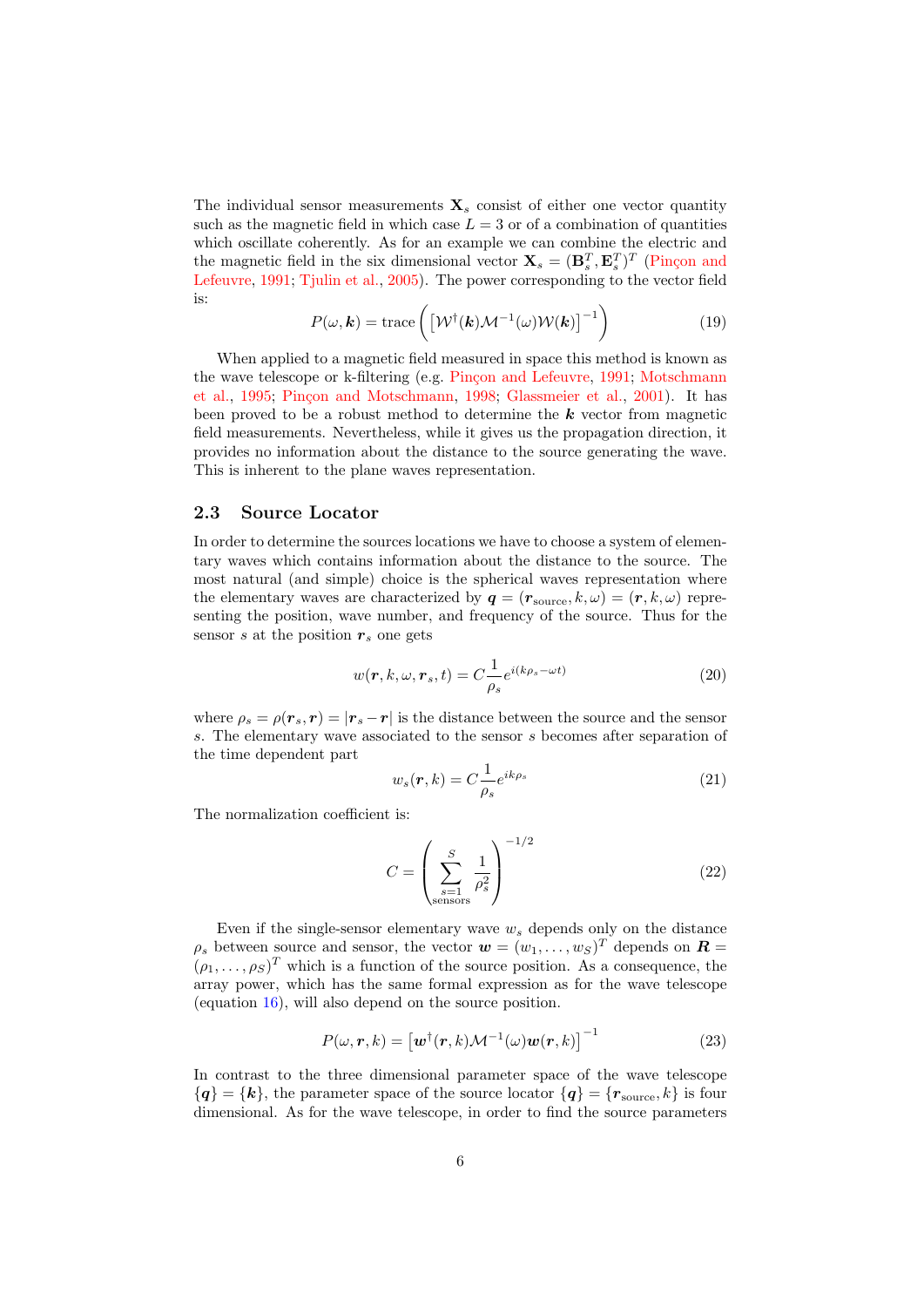we have to scan the parameter space in order to determine the array power at each point of a grid and identify the power maxima.

The scan domain in the position space can formally be extended to  $0 < \rho <$  $\infty$  but the more distant the source is, the more the observed wave will approach a plane wave and the uncertainty in determining the distance will increase. For the wavelength (k-number) space we shall take into consideration the Nyquist theorem otherwise aliasing occurs. It is possible to define the maximum wave number as a function of propagation direction (e.g. [Neubauer and Glassmeier,](#page-22-12) [1990;](#page-22-12) Pinçon and Motschmann, [1998;](#page-22-11) [Glassmeier et al.,](#page-22-7) [2001\)](#page-22-7) but we chose the simple approach  $k \leq k_{\text{Nyquist}} = \pi/d_{\text{max}}$ ,  $d_{\text{max}}$  being the maximum spacecraft separation.

The resulting array power is a local representation of the wave field. The position  $r$  derived from the array power maximum represents the center of spherical shells determined by the source locator by analyzing the local curvature of the wave fronts and the spatial decay of the field. This position is associated with a virtual source which generally differs from the real source. The two coincide only when the wave isotropically propagates in an homogeneous medium. In order to relate the position of the virtual source to the position of the real source we have to extrapolate our local knowledge of the propagation medium and to take into account the mode in which the waves propagate. This differs from case to case and no general recipe can be given. As for an example for fast magnetosonic waves the position of the virtual source is a good approximation of the position of the real source but this is not true for an Alfvén wave. An example on how the real source position can be determined from the virtual source position when the wave propagates anisotropically is given in section [\(3.3\)](#page-10-0). It follows that a complete source location analysis would consist of two steps. First, determine the virtual source position using a general procedure, second, link this position to the real wave source using wave mode analysis and medium related considerations. Since it is already far from trivial, we only cover the first step in this work. However, even without any knowledge about the propagation mode of the detected waves the tool is still able to distinguish between close and remote sources, the later being associated with plane waves.

### 3 Application to synthetic data

To test our new method we generate synthetic data to represent waves propagating into an homogeneous isotropic medium. In this case the virtual source determined by the source locator coincides with the real wave source. The data incorporates random noise with a maximum deviation of 10% of the signal amplitude. Also errors in the sensors positions up to 10% of their average separation are included in the data to be analyzed. The sampling frequency is 1 s and the interval length is 512 s.

For simplicity we will consider only one source generating the wave field. Multiple sources with different frequencies which can be separated by frequency filtering can easily be identified and their contribution to the total wave field can be estimated. If the frequencies cannot be resolved by Fourier analysis but they are still not identical then each source will be identified by its own peak in the array power. We are able to separate up to three different sources in this case. However, if two sources have identical frequencies, because of the interference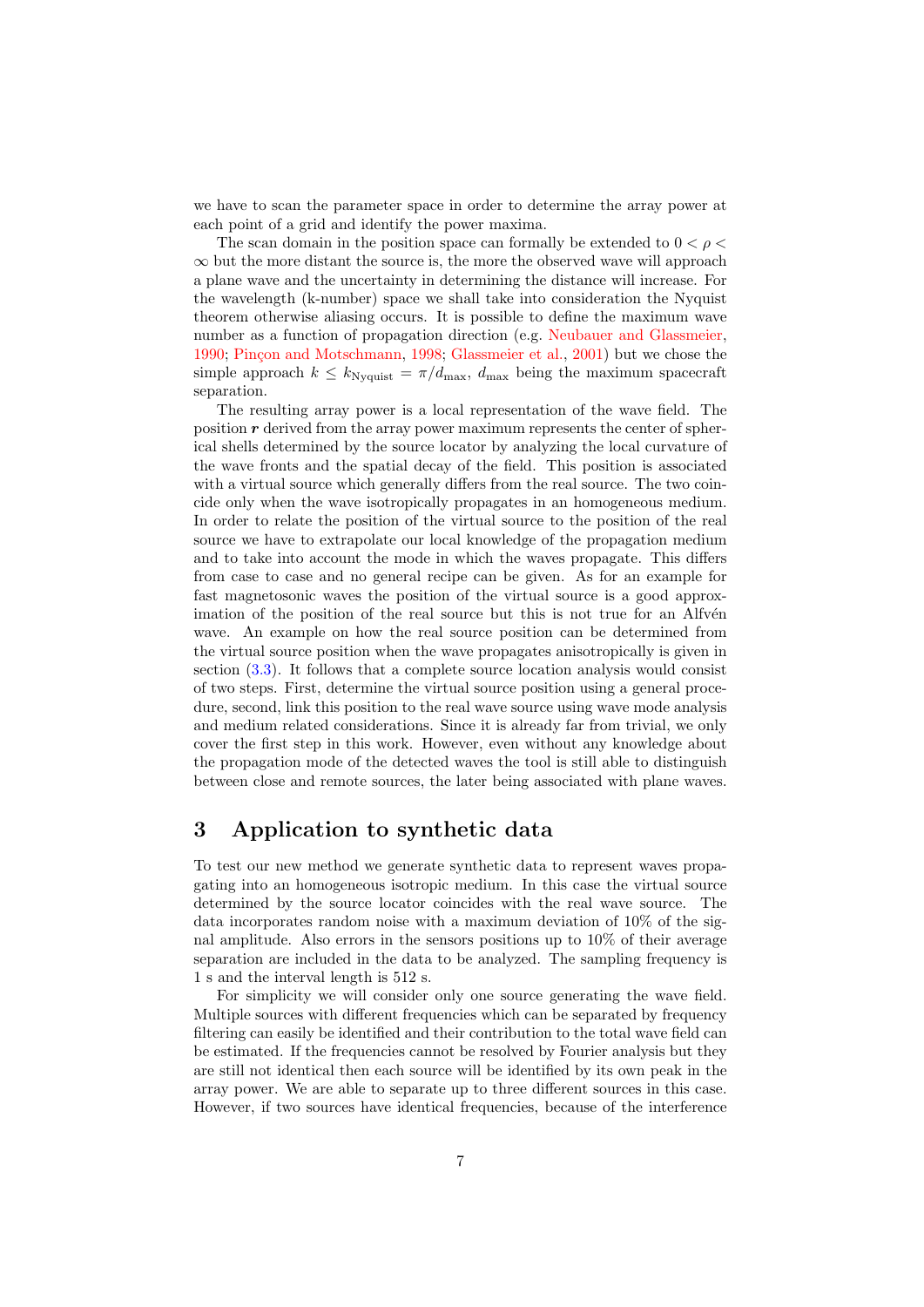

<span id="page-7-0"></span>Figure 1: Normalized array power for the static case. The real location of the source is represented by the plus sign. In the longitude-latitude plot the spacecraft locations are represented by squares.

pattern which occurs the method cannot be applied anymore. This is also true for the wave telescope and related techniques. It is highly improbable to have separate sources which would be phase coherent. However, one could imagine scenarios having the same effect. For instance, detecting both the direct and the reflected wave originating from the same source is equivalent with detecting two phase coherent sources. A similar situation is encountered when the propagation medium is supersonically streaming as it will be shown in section [\(3.3\)](#page-10-0).

The reference system we use is the array reference system which has its origin in the center of mass of the sensor array. The  $z$  axis goes through the most distant sensor and the next distant sensor belongs to the  $(x, z)$ -plane,  $y \geq 0$ . The x axis completes the system.

We compute the array power on a grid of dimensions  $30 \times 30 \times 30 \times 30$ . The first dimension is for the longitude of the source, ranging from  $-180^\circ$  to  $180^\circ$ , the second dimension is for the latitude, from  $-90°$  to  $90°$ , the third dimension is the distance from 0 to 10 spacecraft average separation distances and the fourth the wave number from 0 to  $k_{\text{Nyquist}}$ . For computing the M matrix we apply the fast Fourier transform to the data and average over five frequencies centered on the interest frequency, i.e. over  $[\omega - 2\Delta\omega, \omega - \Delta\omega, \omega, \omega + \Delta\omega, \omega + 2\Delta\omega]$  where  $\Delta \omega = 2\pi \text{ rad/s}$ 

#### <span id="page-7-1"></span>3.1 Static source

The synthetic data to be analyzed represents one source with a frequency of 100 rad/s positioned at a distance of 70 km from the spacecraft configuration center, a latitude of  $60°$  and a longitude of  $40°$ , measured by four sensors arranged in a near regular tetrahedron formation with a separation of about 10 km. The k-number of the synthetic wave is 0.11 km<sup>−</sup><sup>1</sup> . Both the source and the sensor array are at rest with respect to the propagation medium.

In Figure [\(1\)](#page-7-0) we show location analysis results as two dimensional slices through the computed power. The plus sign represents the given location of the source and the squares in the longitude-latitude plot represent the sensors positions. The results are summarized in Table [\(1\)](#page-8-0).

Looking at the distance-k plot we note that, even if the maximum power lies at the right position, it has an elongated shape in the distance dimension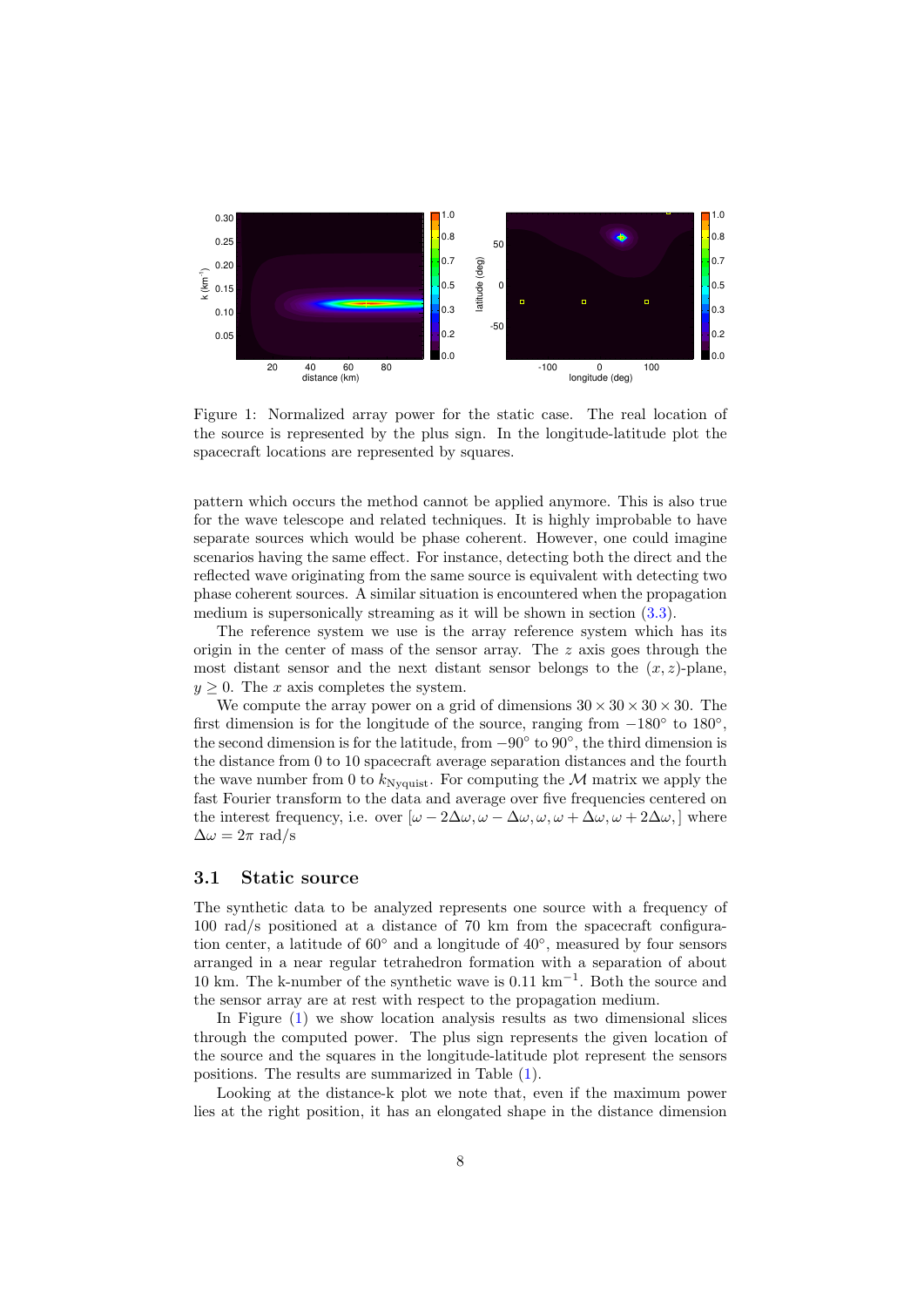|           | given                  | found                  |
|-----------|------------------------|------------------------|
| distance  | $70 \; \mathrm{km}$    | $69 \text{ km}$        |
| longitude | $40^{\circ}$           | $43^\circ$             |
| lattice   | $60^\circ$             | $59^\circ$             |
|           | $0.11 \text{ km}^{-1}$ | $0.10 \text{ km}^{-1}$ |

Table 1: Results of source location analysis for the static case

<span id="page-8-0"></span>

<span id="page-8-1"></span>Figure 2: The sensor is moving with the velocity  $v$ . The measured frequency depends on the angle  $\alpha$  between the velocity and the direction to the source.

direction. This is due to the limited extent of the sensor array in the position space compared to the distance to the source. The closer the source is, the less elongated the peak is. From our experience, with a regular tetrahedron configuration we can distinguish between a spherical and a plane wave up to a distance of about 20 spacecraft separation distances.

We have shown that we can recover the location and the wave length of a given source using a CLUSTER type array of sensors when the source and the sensors are not moving with respect to the plasma frame. However, this is an idealized situation. The relative motion of the source with respect to the spacecraft formation and the plasma flow are creating distinct effects.

#### <span id="page-8-3"></span>3.2 Sensor Motion

We now allow for relative motion between the sensor array and the wave source as in Figure [\(2\)](#page-8-1) but not for motion of the source with respect to the plasma background. The measured magnetic field becomes

$$
B = \frac{B_0}{\rho(t)} e^{i[k\rho(t) - \omega_0 t]}.
$$
\n(24)

which leads to a time dependent Doppler shifted frequency given by

<span id="page-8-2"></span>
$$
\omega(t) = \omega_0 \left[ 1 - \frac{v}{v_{\rm ph}} \cos \alpha(t) \right]
$$
\n(25)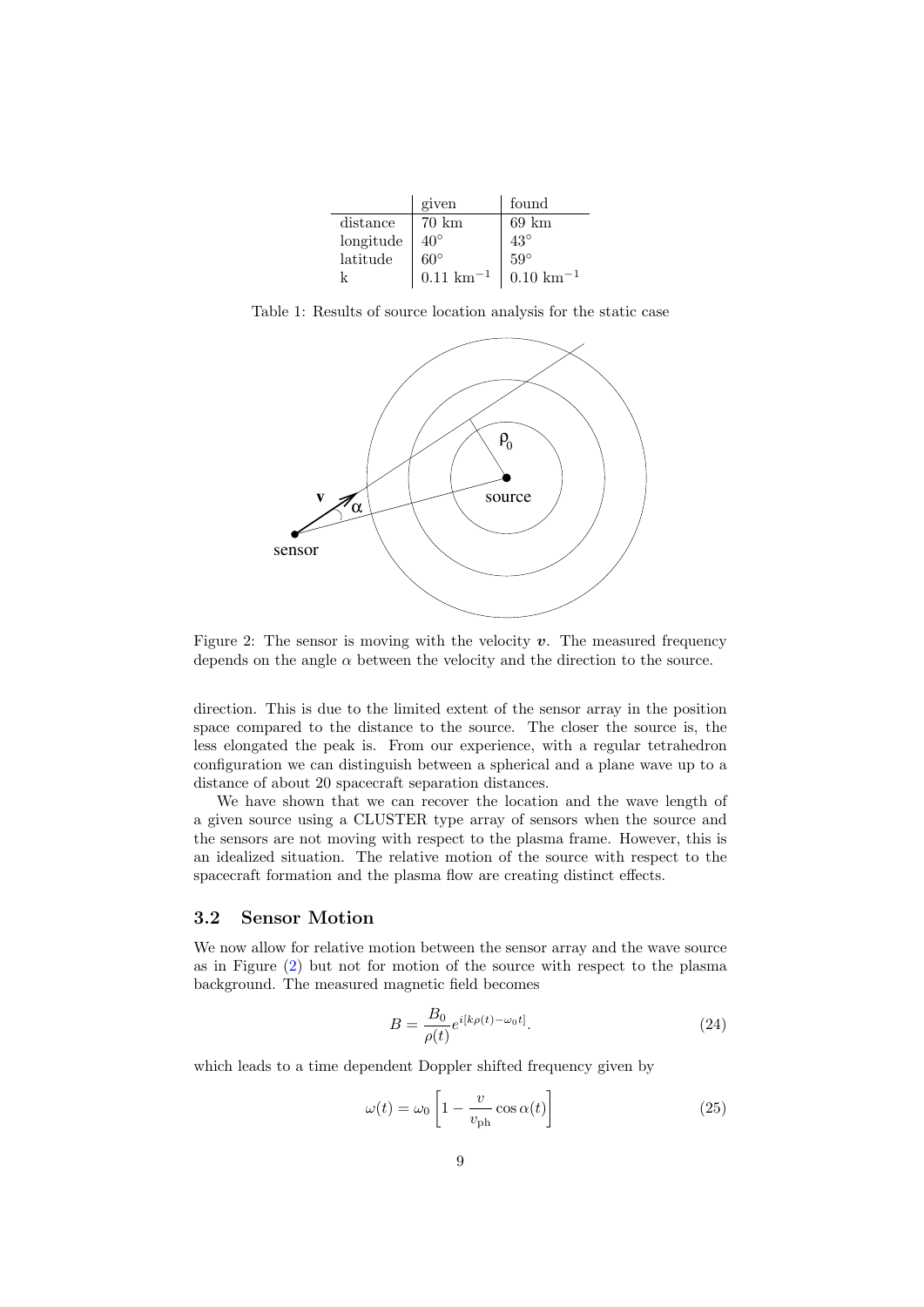

<span id="page-9-0"></span>Figure 3: Array power when the sensors are moving with respect to the source. The array power maximizes in the vicinity of the closest approach rather than at the initial source location. The plus sign represents the initial source location and the squares represent the sensors locations. The line in the longitudelatitude plot represents the apparent source trajectory projection.

|           | initial location   found |                        | closest approach       |
|-----------|--------------------------|------------------------|------------------------|
| distance  | 70 km                    | $28 \text{ km}$        | $21 \text{ km}$        |
| longitude | $40^{\circ}$             | $-93^{\circ}$          | $-91^\circ$            |
| latitude  | $60^{\circ}$             | $34^\circ$             | $39^\circ$             |
|           | $0.11 \text{ km}^{-1}$   | $0.10 \;{\rm km}^{-1}$ | $0.11 \text{ km}^{-1}$ |

<span id="page-9-1"></span>Table 2: Results of source location analysis when the sensors are moving with respect to the source.

In the above relations  $\rho(t)$  is the distance between the sensor and the source, v is the sensor velocity,  $\alpha$  is the angle between the velocity and the sensor-source direction and  $v_{\rm ph} = \omega_0/k$  is the wave phase velocity.

The sensor motion introduces differences compared to the static case. Not only the relative source position is changing over time but also the apparent frequency is now depending on time. Moreover, each sensor will measure slightly different frequencies. The sensors will record snapshots of the source position at the corresponding frequencies and the relative source motion will leave a trace in the array power.

As an example we apply location analysis to synthetic data representing a source having the same initial position and frequency as the one used for the static case (see Table [1\)](#page-8-0) with the difference that this time the sensors are moving with a velocity of 171 km/s (roughly half of the wave phase velocity) in the direction (latitude  $= 55^{\circ}$ , longitude  $= 44^{\circ}$ ). For this velocity the maximum Doppler shift is  $\pm 19\%$  of the source frequency. Because of the Doppler effect, the Fourier power maximizes for a frequency of 110 rad/s which corresponds to an angle  $\alpha$  of about 122° between the direction of motion of the source and the sensor to source direction. We use this frequency for our analysis. The closest approach is at a distance of 21 km at a longitude of −91◦ and a latitude of 39◦ . The distance-k and longitude-latitude cuts through the resulting array power are shown in Figure [\(3\)](#page-9-0) and the results are summarized in Table [\(2\)](#page-9-1).

The symbols in Figure  $(3)$  have the same meaning as the ones in Figure  $(1)$ , in addition we have represented with a continuous line the projection of the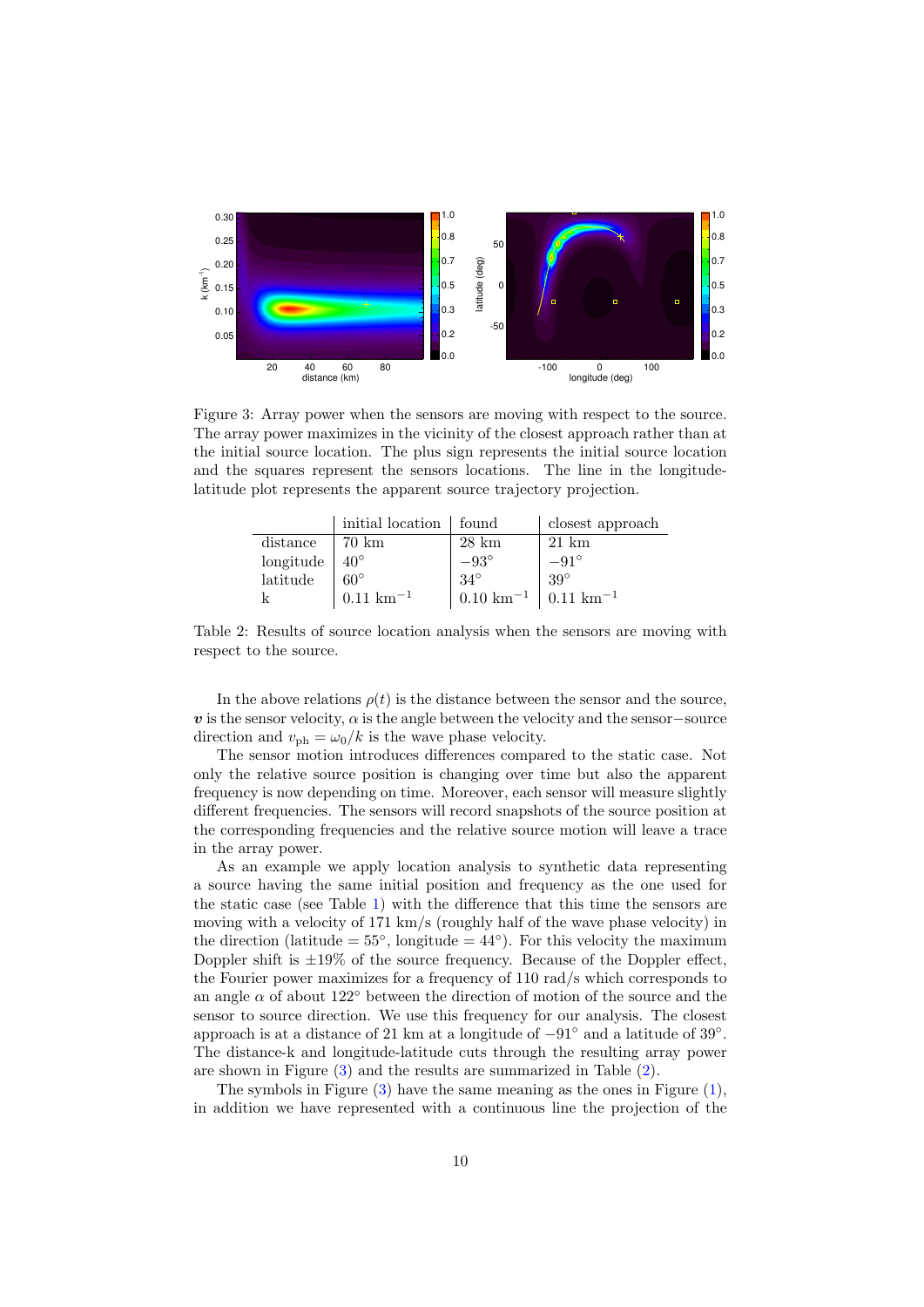

<span id="page-10-1"></span>Figure 4: Subsonic plasma flow. The sensor is measuring a spherical wave apparently originating from the ghost source position. The measured frequency is the same as in the static case but the measured wave length depends on the angle  $\alpha$  between the flow velocity and the source - sensor direction.

apparent motion of the source in the longitude-latitude plot. Unlike for the static case, the maximum array power is not localized but now stretched along the projection of the source trajectory. This is due to frequency mixing involved in computing the  $M$  matrix. Since a given frequency corresponds to a definite position of the source relative to the sensor, a range of frequencies is equivalent with a range of positions. In this case it corresponds to an angle between the direction of motion of the sensor and the relative direction to the source ranging from  $48°$  to  $132°$ . We also note that the array power reaches its maximum in the vicinity of the closest approach point and not near the initial position of the source (see Table [2\)](#page-9-1). The characteristic signature of a moving source in the longitude-latitude plot can be identified in order to distinguish between static and moving sources. Together with equation [\(25\)](#page-8-2) the source trace can in principle be used to determine the source velocity vector.

#### <span id="page-10-0"></span>3.3 Plasma Flow

As we have seen in the previous section, when the sensor is moving with respect to the wave source, the measured frequency is no longer fixed but the measured wave length is the same as for the static situation. When plasma flow is present and the source does not move in the sensor reference frame, the opposite happens. The sensor will measure the same frequency as for the static case but the wave length is no longer fixed.

Figure  $(4)$  schematically represents the case for subsonic flow velocities. The wave front emitted at the moment  $t = 0$  by the source is drifting with the plasma flow. By the time  $t$  when the wave front reaches the sensor it will be a sphere with a radius  $v_{\text{ph}}t$  and the center shifted at a distance vt from the source in the flow direction. With  $v$  we have denoted the plasma flow velocity and with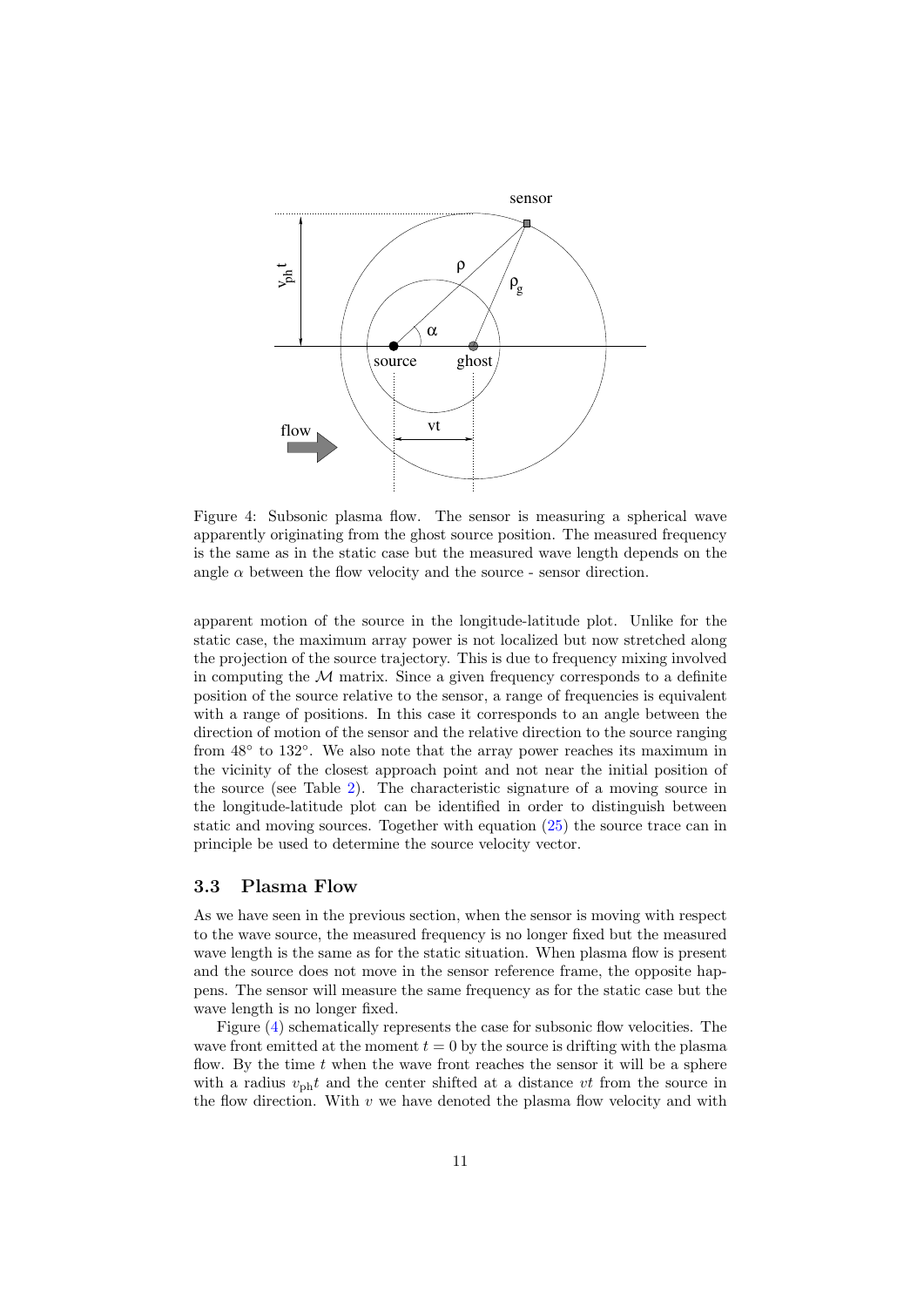$v_{\text{ph}} = \omega/k_0$  the wave phase velocity in the absence of the flow. The presence of the flow introduces a preferred direction in the medium. The situation is equivalent with a change of the the wave phase velocity which now depends on the angle with the preferred direction, i.e. with anisotropic propagation through the medium.

We call the center of the wave front tangent to the sensor ghost source to differentiate it from a virtual source which has a shifted position from the real source due to "real" anisotropy of the medium. Apart from this the ghost source is the same as the virtual source defined in section  $(2.3)$ .

The source locator will determine the ghost source position. From Figure [\(4\)](#page-10-1) we have the following relation:

<span id="page-11-0"></span>
$$
(v_{\rm ph}t)^2 = \rho_{\rm g}^2 = (vt)^2 + \rho^2 - 2vt\rho\cos\alpha \tag{26}
$$

from which we can express the distance between the ghost source and the sensor

$$
\rho_{\text{g}\pm}(\rho,\alpha,M) = \frac{\rho}{\xi_{\pm}(M,\alpha)}\tag{27}
$$

with the notation

$$
\xi_{\pm}(M,\alpha) = M\cos\alpha \pm \sqrt{1 - M^2\sin^2\alpha} \tag{28}
$$

where  $M = v/v_{\text{ph}}$  is the Mach number.

The magnetic field at the sensor position is

$$
B(\rho, \alpha, M, t) = \frac{B_0}{\rho_g(\rho, \alpha, M)} e^{i[k_0 \rho_g(\rho, \alpha, M) - \omega t]}
$$
\n(29)

where  $k_0$  is the wave number in the absence of the flow.

We can find the wave vector from the gradient of the magnetic field phase.

$$
\boldsymbol{k}_{\pm}(M,\alpha) = \frac{k_0}{\xi_{\pm}} \left( \boldsymbol{e}_{\rho} \pm \frac{M \sin \alpha}{\sqrt{1 - M^2 \sin^2 \alpha}} \boldsymbol{e}_{\alpha} \right)
$$
(30)

The corresponding wave number is

$$
k_{\pm}(M,\alpha) = \frac{k_0}{\xi_{\pm}\sqrt{1 - M^2 \sin^2 \alpha}}\tag{31}
$$

At a given sensor position, for subsonic flow only the  $\pm$  sign represents a physical solution and the field measured by the sensor is

$$
B(\rho, \alpha, M, t) = \frac{B_0}{\rho_{\rm g+}(\rho, \alpha, M)} e^{i[k + \rho_{\rm g+}(\rho, \alpha, M) - \omega t]}
$$
(32)

However, when the flow reaches supersonic velocities, both solutions become valid inside the Mach cone. The '+' sign represents the advanced wave and the ' – ' sign the retarded wave.

As it can be seen in Figure  $(5)$ , in the case of supersonic flow velocities, for each given source the sensor will measure waves apparently coming from two sources, the advanced and retarded ghosts:

$$
B(\rho,\alpha,M,t) = \frac{B_0 e^{i[k+\rho_{\rm g+}(\rho,\alpha,M)-\omega t]}}{\rho_{\rm g+}(\rho,\alpha,M)} + \frac{B_0 e^{i[k-\rho_{\rm g-}(\rho,\alpha,M)-\omega t]}}{\rho_{\rm g-}(\rho,\alpha,M)}\tag{33}
$$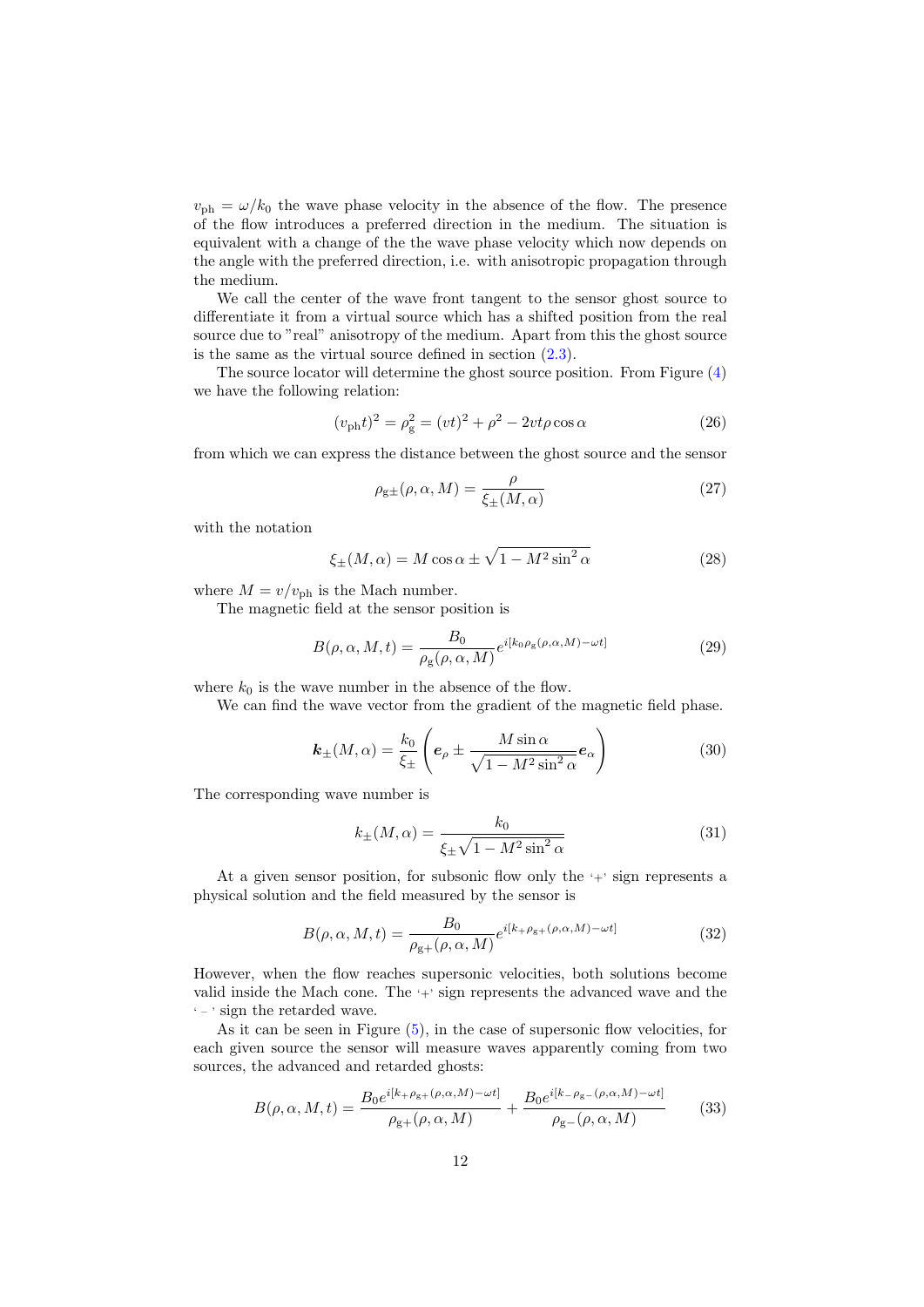

<span id="page-12-0"></span>Figure 5: Supersonic flow. Both the advanced and retarded waves are measured by the sensor. The ghost sources locations depend on the Mach number and on the position of the sensor, therefore they are different from sensor to sensor.

This raises difficulties since the wave locator is unable to resolve coherent sources. However, as soon as the sensor begins to move with respect to the source it will measure different frequencies for the advanced and retarded ghosts and the problem disappears.

Solving equation  $(26)$  for t we find the arrival time (i.e. the time required for the wave to travel from the source to the sensor):

$$
\tau_{\pm} = \frac{|r_{\text{sensor}} - r_{\text{source}}|}{v_{\text{ph}}\xi_{\pm}}
$$
\n(34)

This allows us to write the ghost position vector:

<span id="page-12-1"></span>
$$
r_{\text{ghost}\pm} = r_{\text{source}} + v\tau_{\pm} \tag{35}
$$

Again, whereas both solutions are valid inside the Mach cone for supersonic flows, for subsonic flows only the  $\leftarrow$  solution is valid. Note that in contrast to the moving sensor case (section [3.3\)](#page-10-0) the position of the ghost source is fixed with respect to the sensor but is different from sensor to sensor. This can have a negative impact on location analysis at high flow velocities if the source is very close to the sensor array.

We apply the location analysis to synthetic data representing a source with the same position and frequency as the static source in section  $(2.3)$ , with the difference that the plasma is flowing with a velocity of 0.5 M with respect to both the source and the sensor array. The flow direction longitude is 175◦ and the latitude is  $-60^\circ$ .

We show the array power in Figure  $(6)$  and the analysis results in Table  $(3)$ . The dotted line in the longitude-latitude plot is representing the flow line going through the source and the diamonds are representing the ghost sources.

In the longitude - latitude plot the ghosts are grouped close to the flow line going through the real source and they are sliding away from it along the line as the flow velocity increases. If the flow velocity is known, equation [\(35\)](#page-12-1) allows us to recover the direction to the real source.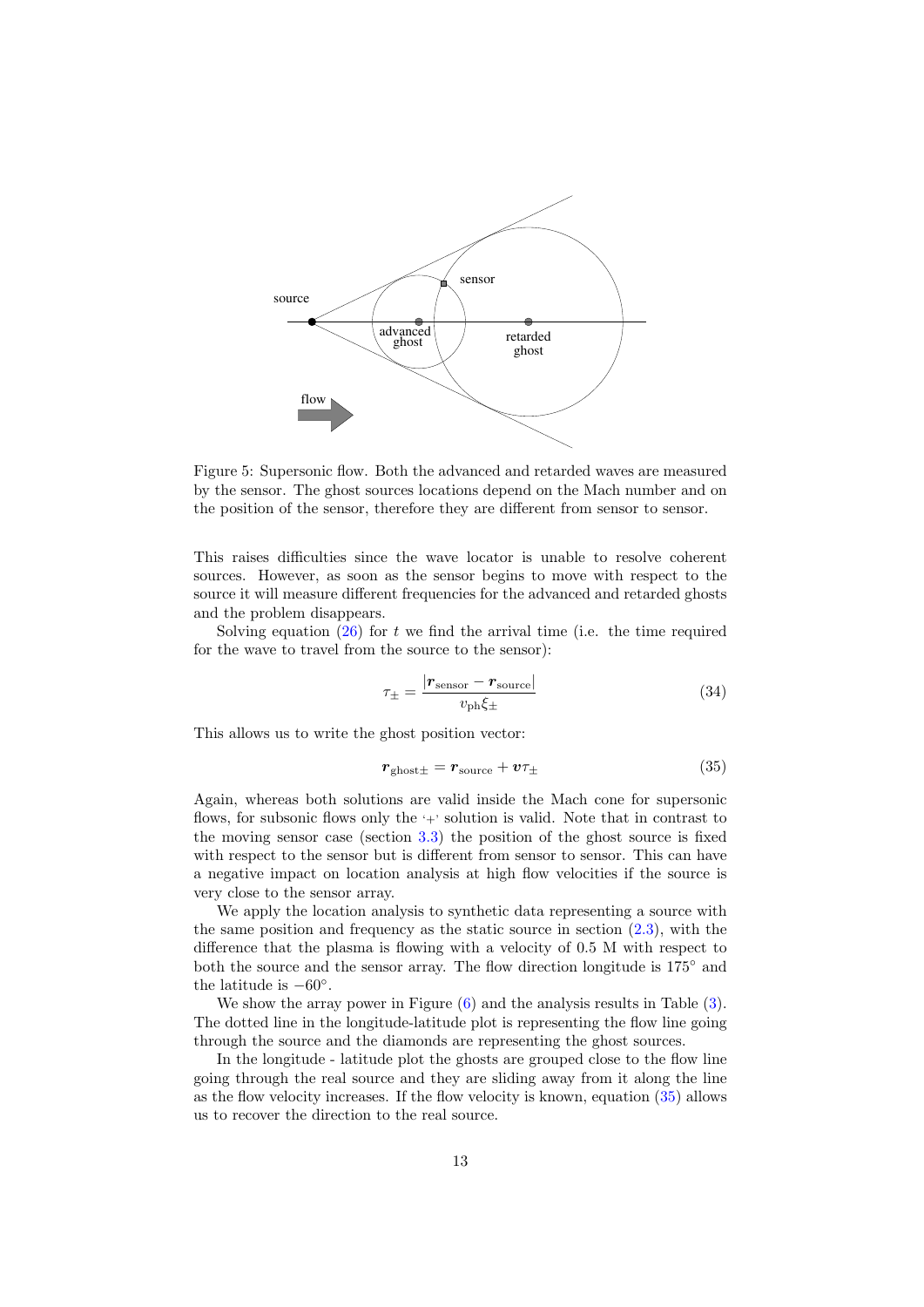

<span id="page-13-0"></span>Figure 6: Array power when the plasma is flowing with 0.5 M with respect to the source. There is no relative motion between source and sensor array. The plus sign represents the source location, the diamonds the ghosts and the squares the sensors. The dotted line in the longitude-latitude plot represents the flow line through the source.

|           | real source   found    |                        | ghost                  |
|-----------|------------------------|------------------------|------------------------|
| distance  | 70 km                  | $68 \text{ km}$        | $48 \text{ km}$        |
| longitude | $40^{\circ}$           | $.56^{\circ}$          | $58^\circ$             |
| latitude  | $60^{\circ}$           | $53^\circ$             | $55^\circ$             |
| k         | $0.11 \text{ km}^{-1}$ | $0.08 \text{ km}^{-1}$ | $0.08 \text{ km}^{-1}$ |

<span id="page-13-1"></span>Table 3: Results of source location analysis for flowing plasma. The sensors are not moving. The ghost column shows averaged values over the sensors.

When the flow becomes supersonic, the retarded ghosts come into play making the analysis more difficult.

If in addition to the plasma flow we allow for the same sensor motion as in section [\(3.2\)](#page-8-3), the ghosts will play the role of the real source and the power will maximize in the vicinity of the point of closest approach of the ghosts to the sensor array. The array power obtained in this case is shown in Figure [\(7\)](#page-14-0) and we give the analysis results in Table [\(4\)](#page-13-2).

#### 3.4 Extended Source

Assume now the wave field is produced by a source having spatial extension and not being a point source. According to Huygens principle, the wave field produced by an extended source is the same as the wave field produced by a collection of point sources uniformly distributed over the space occupied by

|           | real source            | found                  | closest ghost approach |
|-----------|------------------------|------------------------|------------------------|
| distance  | 70 km                  | $28 \text{ km}$        | $16 \text{ km}$        |
| longitude | $40^{\circ}$           | $-93^\circ$            | $-98^\circ$            |
| latitude  | $60^{\circ}$           | $53^\circ$             | $43^\circ$             |
|           | $0.11 \text{ km}^{-1}$ | $0.07 \text{ km}^{-1}$ | $0.09 \text{ km}^{-1}$ |

<span id="page-13-2"></span>Table 4: Results of source location analysis for flowing plasma and sensor motion. The ghost column shows averaged values over the sensors.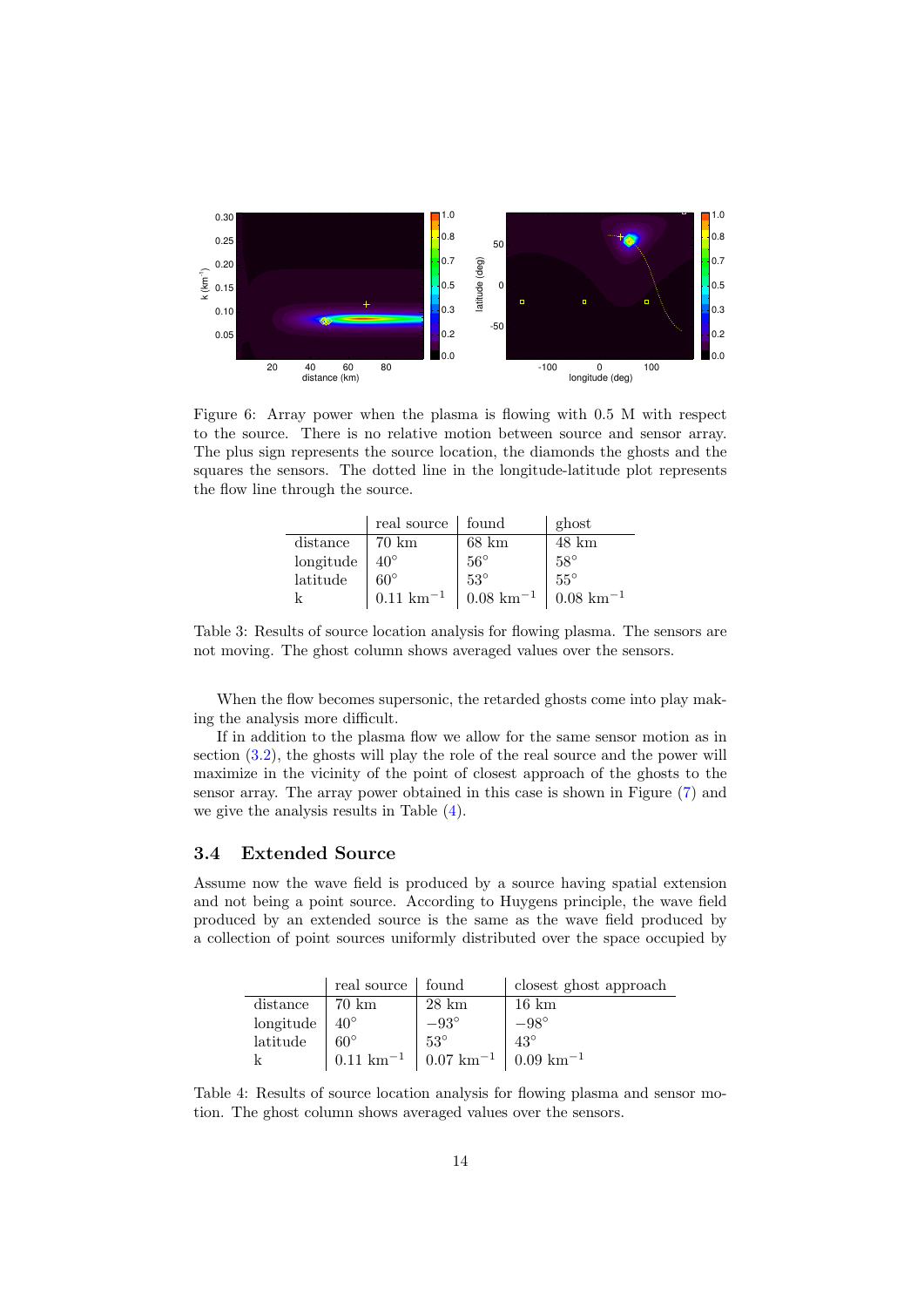

<span id="page-14-0"></span>Figure 7: Array power in the presence of plasma flow when the sensor array is moving with respect to the source. The plus sign represents the source location, the diamonds the ghosts and the squares the sensors. The continuous lines represent the apparent motion of the ghosts and the dotted line in the longitudelatitude plot represents the flow line through the source.



<span id="page-14-1"></span>Figure 8: Array power for a static linear extended source. The source represented by the line in the longitude-latitude plot has a length of 30 km and is placed at 60 km away from the sensor array center.

the original source. This means that we should be able to identify an extended source and to gain information about its location and geometrical characteristics with the help of the source locator.

In order to check this hypothesis we apply location analysis to synthetic data representing a wave field generated by a standing linear source with a length of 30 average spacecraft separation distances, oriented along a longitude of  $100^{\circ}$ and a latitude of 15◦ and placed at a distance of 6 average spacecraft separation distances. The emitted power is uniformly distributed along the source.

As it can be seen in Figure [\(8\)](#page-14-1) the source locator is indeed able to recover the original source. The position of the array power maximum as well as the position of the source center are given for comparison in Table [\(5\)](#page-15-0).

When the sensor array is moving, the array output might not represent anymore the source geometry if the source is moving fast and close to the array. If we apply location analysis to the same extended source as in the previous example but with a non zero sensor velocity, instead of recovering the source geometry we get an array power maximum which is elongated in the direction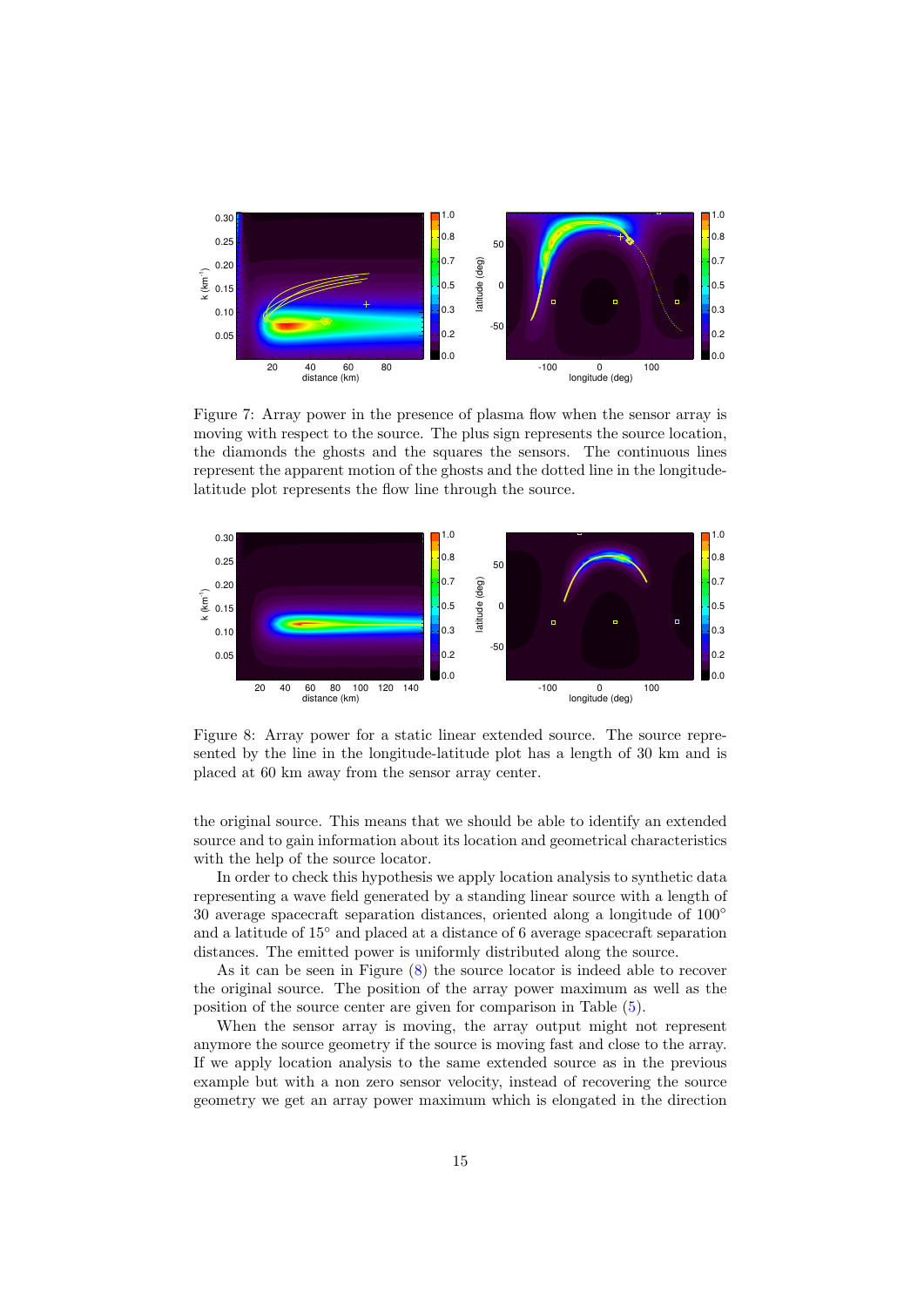|                            | source center          | found                  |
|----------------------------|------------------------|------------------------|
| distance                   | $60 \text{ km}$        | $57 \text{ km}$        |
| $\operatorname{longitude}$ | $40^\circ$             | $43^\circ$             |
| latitude                   | $60^{\circ}$           | $59^\circ$             |
|                            | $0.11 \text{ km}^{-1}$ | $0.11 \text{ km}^{-1}$ |

<span id="page-15-0"></span>Table 5: Results of source location analysis for a static linear extended source.



<span id="page-15-1"></span>Figure 9: Array power for a linear extended source. The sensors are moving with a velocity of 171 km/s in the direction of 35° longitude and 79° latitude. The apparent motion of the middle and end points of the source are represented by the thin lines while the source itself is represented by the thick line in the longitude-latitude plot.

of motion. As a matter of fact, we see a trace of the source point closest to the sensor array. We show the corresponding array power in Figure [\(9\)](#page-15-1). The thick line represents the source, the thin lines represent the motion of the middle and end points of the extended source.

If plasma flow is present the source locator will recover in a similar fashion the position of the ghost source but if the sensor array is also moving, the results cannot unambiguously be interpreted.

#### 3.5 Remarks

We have seen that the source locator can give us information about the sources which are generating the measured wave field for various scenarios. However, when we have to analyze real data, the difficulty lies in differentiating between these situations.

Physical insight and a priori assumptions can be used to rule out some scenarios. As for an example, if we assume we are measuring a field produced by a magnetic structure frozen into the plasma we can rule out the scenario in section [\(3.3\)](#page-10-0) describing the plasma flow in respect to the source.

On the other hand, the signatures of the array power in the section plots can give us a hint about which situation we are in. The shape of the power maximum in the k-angle plots is a measure of the dependence of the wave number on the direction. In other words, a symmetrical shape of the power maximum in the k-angle plots means that the wave isotropically propagates through the medium and it probably comes from a source at rest with respect to the plasma frame.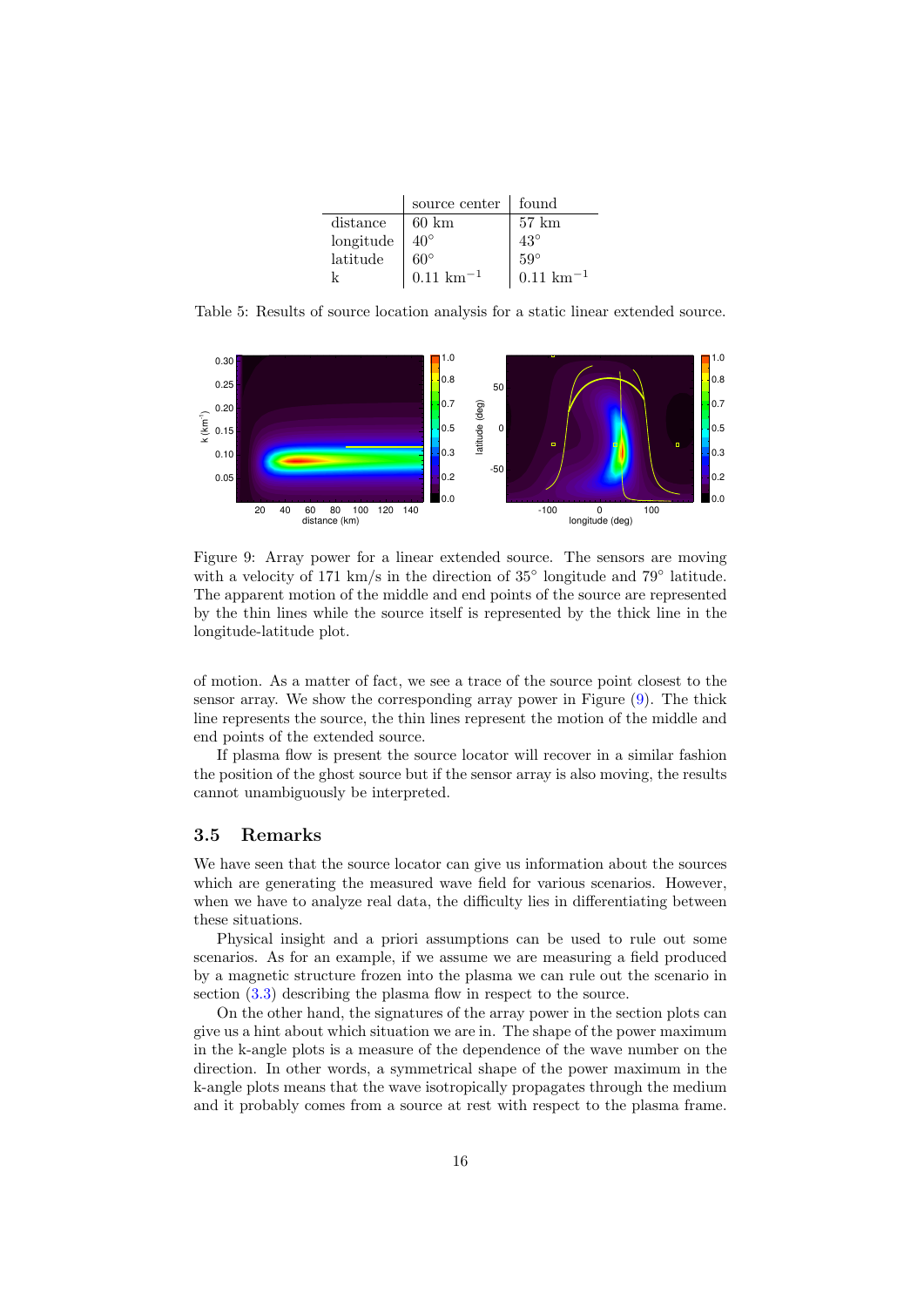

<span id="page-16-0"></span>Figure 10: Source location results for the same data representing the static source in section [3.1](#page-7-1) using different grid resolutions. The upper panels show the  $15 \times 15 \times 15 \times 15$  and lower ones the  $100 \times 100 \times 100 \times 100$  grid resolution results. The results in section [3.1](#page-7-1) are obtained with a  $30 \times 30 \times 30 \times 30$  grid resolution.

An asymmetrical shape in a k-angle plot tells us that either the propagation pattern of the wave is not isotropic, the source is moving with respect to plasma background, or we are dealing with an extended source.

The array power for moving sensors or for linear sources have very distinctive signatures in the latitude-longitude plots. These signatures resemble a sinefunction and are the projection of a straight line on the longitude-latitude map. The ambiguity appears because we are dealing with an inverse problem, i.e. an unique set of measurements can correspond to several physical situations. For instance, the sine-function signature might also be produced by an homogeneous distribution of wave sources if the waves are only propagating orthogonal to a given direction. This is why the interpretation of the source locator results needs a careful analysis. To differentiate between a linear and a moving point source we can for example apply the source locator to the same data interval for different frequencies. If the field is produced by a moving source, because of the Doppler effect, different frequencies will represent the source on different positions on its trajectory. Also, comparing the orientation of the longitude-latitude trace with relevant directions like the local flow velocity or the background magnetic field direction can prove to be useful.

We should also keep in mind that the output of the source locator represents a virtual source, which still has to be related to the real source by analyzing the wave propagation mode.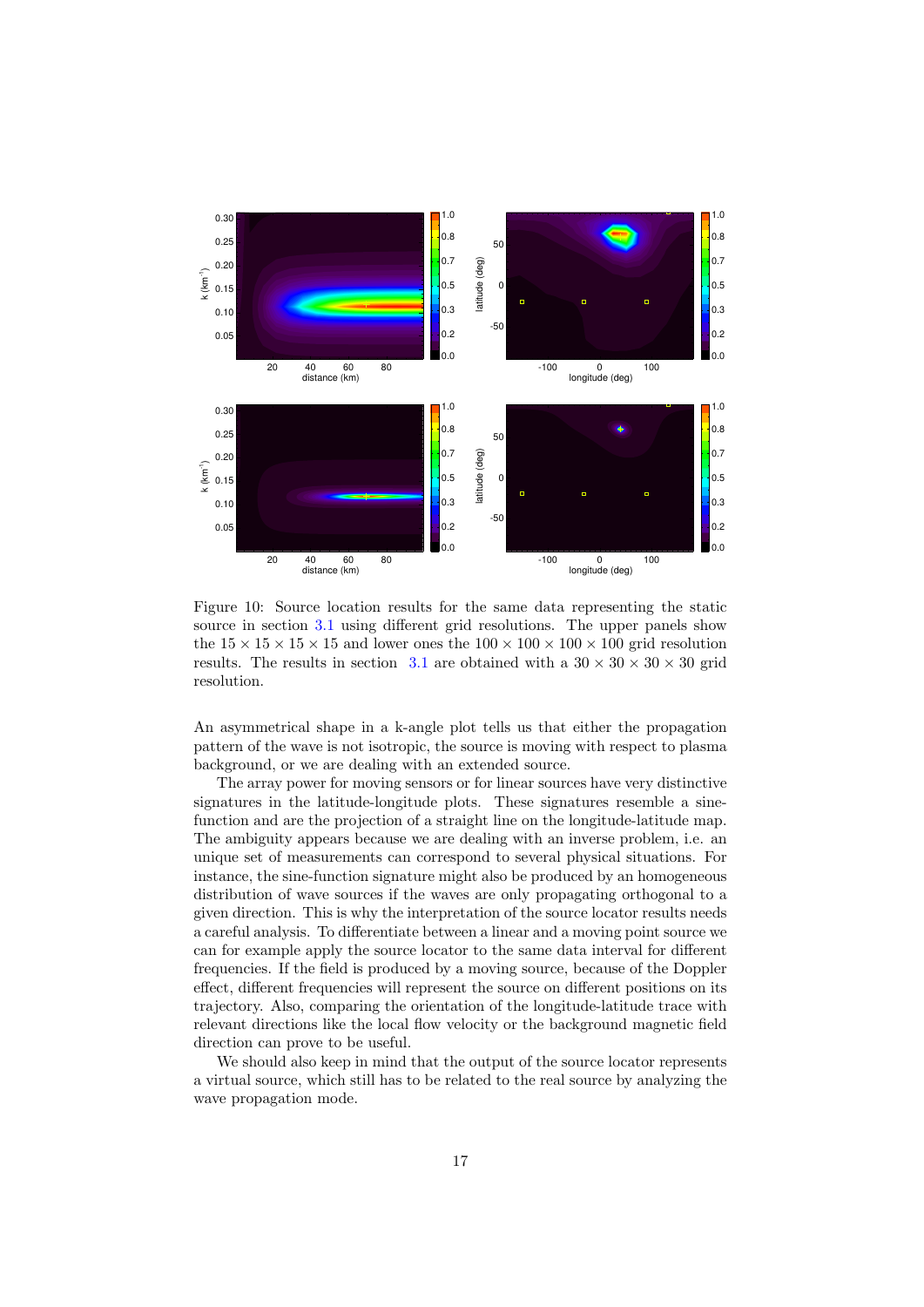The accuracy of the source locator is affected by the same factors affecting the accuracy of the wave telescope. One source of errors is the violation of the stationarity and homogeneity conditions. Statistical errors in the field measurements also affect the accuracy of the tool, leading to a decreased resolution but are not affecting the positions of the maxima. The scales to be investigated (wave lengths, source distance) have to be of the same order as the characteristic spacecraft separation. Otherwise spatial aliasing occurs for scales smaller than the configuration scale or the resolution decreases substantially for larger scales. One important factor is the array geometry. Large deviations from a three dimensional configuration – measured by the configuration quality index [\(Robert et al.,](#page-23-7) [1998\)](#page-23-7) – such as a very elongated or very flat array configurations affect the quality of the results. Pinçon and Lefeuvre [\(1992\)](#page-22-13) discussed in detail the effects of the array geometry as well as of the errors in time synchronization and spacecraft position on the reliability of the wave telescope.

Of course, the resolution of the tool cannot be higher than the scanning grid resolution. If the grid is too loose and the source is very localized (i.e. the wave energy is concentrated in a very small domain in the  $(k, r)$  space) the tool will not accurately locate the wave source. This is illustrated in Figure [10](#page-16-0) where we show the results of a location analysis performed on the same data we used in section [3.1](#page-7-1) for a stationary source with different grid resolutions.

The grid resolution  $15 \times 15 \times 15 \times 15$  is too small and the error in locating the source is even larger than the grid resolution. However, the high resolution  $100\times100\times100\times100$  gives basically the same results as the  $30\times30\times30\times30$  used in section [3.1.](#page-7-1) Both the shape and location of the maximum are only minimally affected by increasing the grid resolution over  $30 \times 30 \times 30 \times 30$  (see figure [1\)](#page-7-0).

The grid resolution strongly affects the CPU time and computer memory needed for the analysis. These are proportional to the number of grid points used which have a power law dependence on the parameter space dimension (3 for the wave telescope, 4 for the source locator).

# 4 Application to CLUSTER data

To illustrate the potential of the source locator we analyze the magnetic field magnitude measured by the Fluxgate Magnetometer (FGM) instrument [\(Balogh](#page-21-1) [et al.,](#page-21-1) [1997\)](#page-21-1) onboard CLUSTER during a 512 seconds interval just after an inbound shock crossing on February 26 2002 between 22:03 and 22:11 UT (see Figure [11\)](#page-18-0). The Fourier spectrum reveals multiple peaks offering the opportunity to apply the location analysis tool for different frequencies.

During this time the shock regime was quasi-parallel and the spacecraft formation was close to a regular tetrahedron with a minimum spacecraft separation of 87 km and a maximum separation of 135 km. The average plasma flow velocity inferred from the proton bulk velocity measured by the Cluster Ion Spectrometry (CIS) instrument (Rème et al., [1997\)](#page-23-8) was 140 km/s having an orientation of −45◦ in latitude and −171◦ in longitude. The average magnetic field was 21 nT, with a direction given by 31<sup>°</sup> latitude and  $-89°$  longitude (when not otherwise specified, we use the GSE coordinate system). The maximum variance direction of the magnetic field was closely aligned with the mean magnetic field direction which implies large compressional fluctuations during the selected interval. This justifies the use of the magnetic field magnitude instead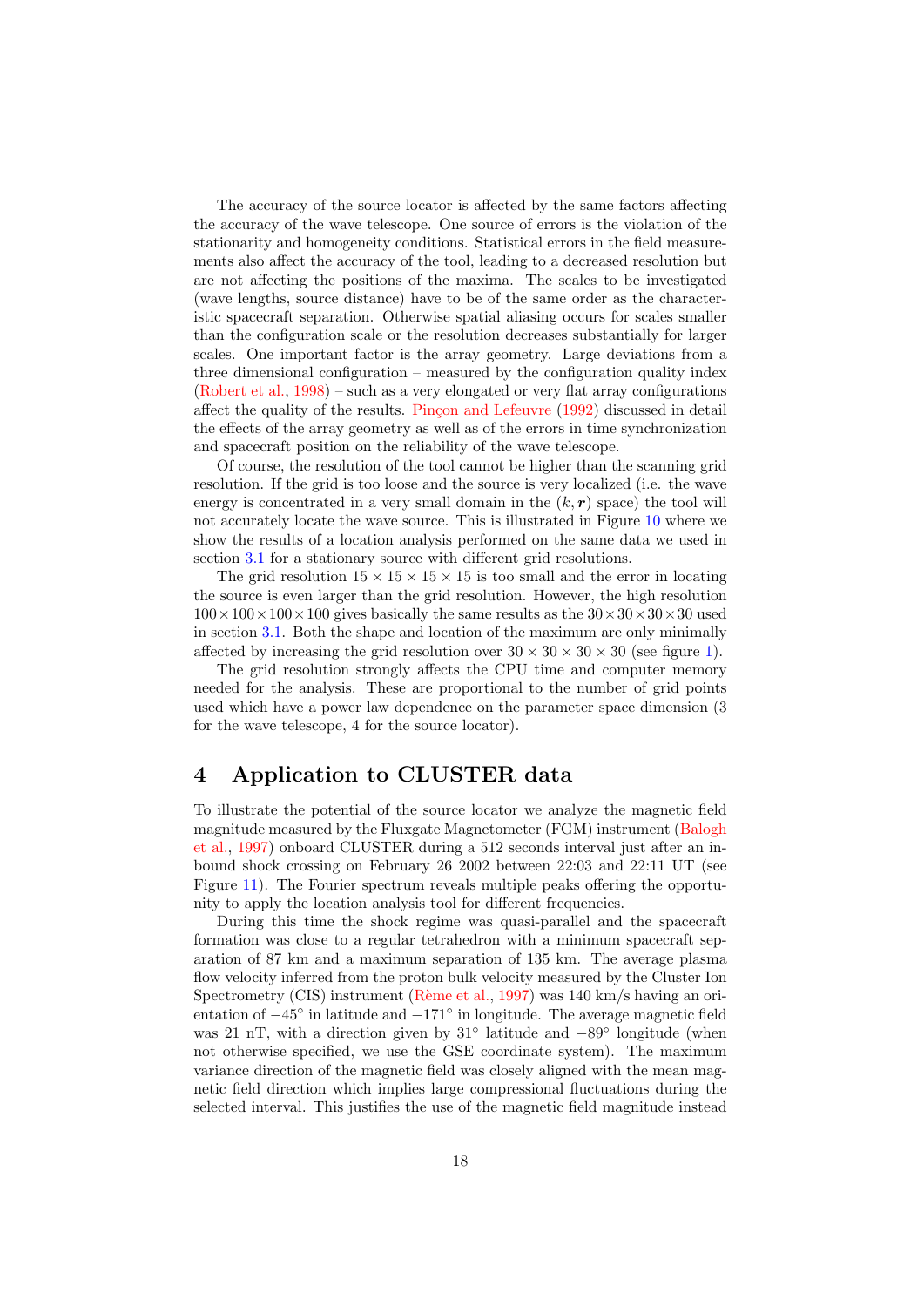

<span id="page-18-0"></span>Figure 11: Upper panel: Magnetic field magnitude observed by CLUSTER in the magnetosheath shortly after an inbound shock crossing on 26 February 2002 between 22:03 and 22:11 UT. A two hours overview with the interest interval marked with a red box is shown in the cassette. Lower panel: Frequency power spectrum for the analyzed data interval. The vertical dashed lines indicate the frequencies for which location analysis was performed.

of its components for this case study.

As discussed above, the source locator determines a virtual source defined as the local curvature center of the measured wave fronts. To derive the position of the real source from the position of the virtual one, a wave mode analysis is necessary. This is beyond the purpose of this work. However, despite the fact that it generally has different position in space, the virtual source is an image of the real source and properties like close – remote, static – moving, point source – extended source region are common for the two. Therefore, when we refer to these properties we identify the virtual source with the real source.

The results of location analysis for five different frequencies are listed in Table [\(6\)](#page-19-0). The array power spectra for  $\omega = 181, 91,$  and 66 mHz are shown in Figure [\(12\)](#page-20-0). We have represented the projections of the flow line and of the magnetic field line passing through the identified virtual source position by the dashed, respectively continuous lines in the longitude-latitude plots. The triangles in these plots represent the point of minimum distance between the center of the spacecraft formation and the flow line, respectively the magnetic field line. The squares represent the spacecraft positions. As it can be seen from the k-distance plots, the source is close for the frequency of 66 mHz but is distant – in other words seen as a plane wave by the source locator – for the higher frequencies of 91 mHz and 181 mHz. The grid on which the array power was computed has the same dimensions as for synthetic data, i.e.  $30 \times 30 \times 30 \times 30$ for the dimensions distance, latitude, longitude, wave number.

Because of the Doppler effect (equation [25\)](#page-8-2) the measured source frequency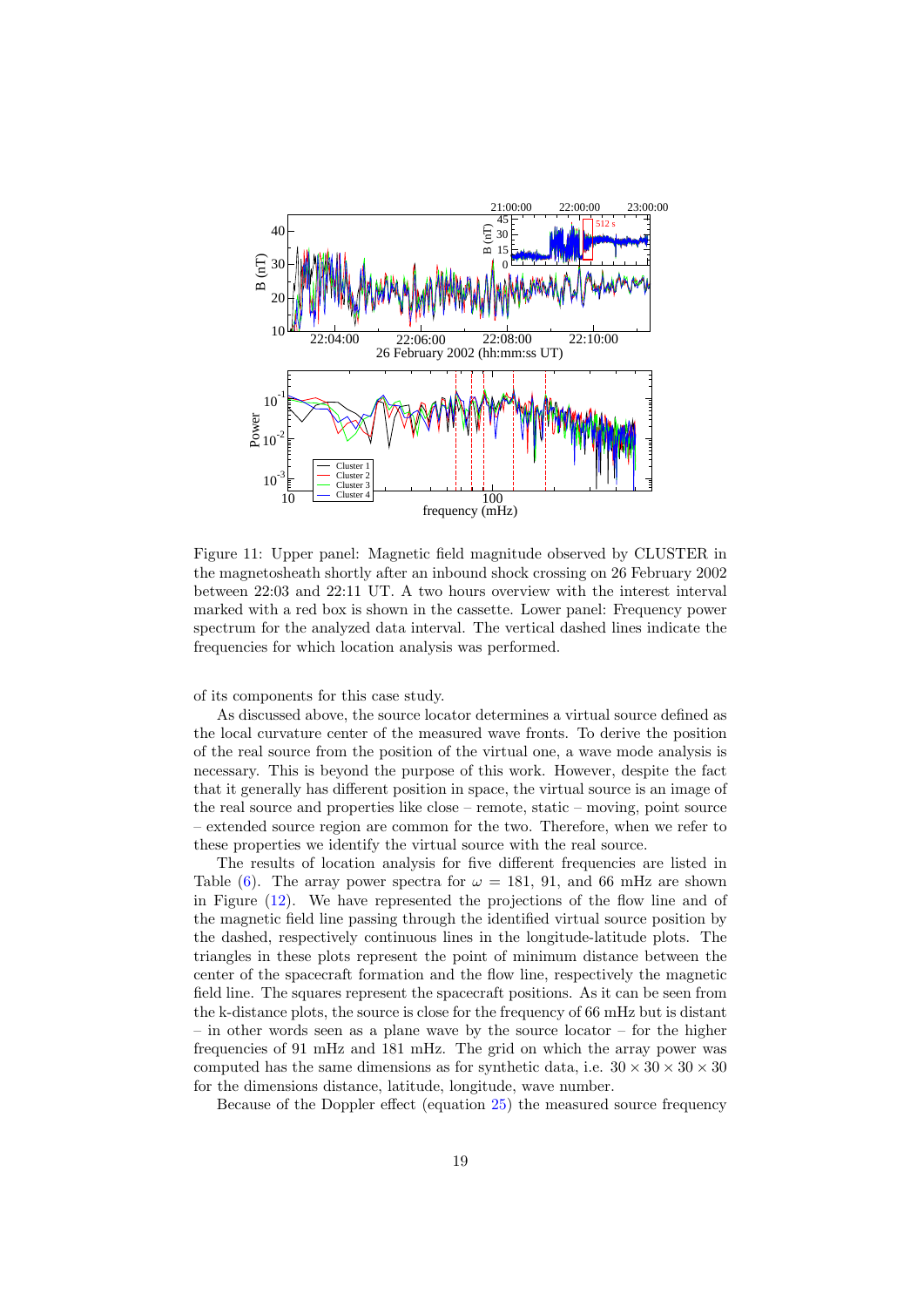| $\omega$ | distance | $k \times 10^3$ | longitude      | latitude       | $\alpha$       |
|----------|----------|-----------------|----------------|----------------|----------------|
| (mHz)    | (km)     | $(km^{-1})$     | $(\text{deg})$ | $(\text{deg})$ | $(\text{deg})$ |
|          |          |                 |                |                |                |
| 181      | > 2000   | 11.4            | $-45$          | 10             | 57             |
| 126      | > 2000   | 11.0            | $-39$          | 4              | 59             |
| 91       | > 2000   | 6.3             | $-27$          | 7              | 49             |
| 79       | 759      | 6.3             | $-27$          | $-10$          | 65             |
| 66       | 538      | $5.5\,$         | $-27$          | $-13$          | 68             |

<span id="page-19-0"></span>Table 6: Results of source location analysis for different frequencies.  $\alpha$  is the angle between the line of sight and the plasma flow direction.

is changing as the source moves on its trajectory. If the source comes toward the sensor array, the measured frequency is highest when the source is at the maximum distance and is continuously moving towards lower frequencies as the source is approaching. This means that location analysis performed for different frequencies on the same data interval will reveal different locations of the source corresponding to its motion, allowing us to trace the evolution of the source in time.

In Figure [\(12\)](#page-20-0) the plot for  $\omega = 181$  mHz, the highest frequency in the sequence, shows the power maximum clearly aligned with the magnetic field. The wave source could be a point source moving along the magnetic field but the results from the other frequencies suggest that the measured wave comes rather from a source strongly elongated in the magnetic field direction.

When we move towards lower frequencies, the power maximum changes its shape and aligns itself with the plasma flow direction. At the same time the distance to the virtual source decreases from more than 2000 km to about 500 km. The source seems to move with the plasma flow, approaching the spacecraft formation. This is also consistent with the change in the angle  $\alpha$  between the line of sight to the virtual source and the plasma flow direction.

A possible explanation for the change in the alignment of the power maximum is the change in the apparent angular velocity of the source. When the source is far away, its angular velocity is small and it has more time to emit energy from an apparently fixed position. This makes the source to behave more like the static source in Figure [\(8\)](#page-14-1) and we can resolve its shape. As the source approaches, its angular velocity increases and the source locator will register just the trace of the "brightest" point of the source like in Figure [\(9\)](#page-15-1).

Quantitatively, the ratio between the angular velocity corresponding to the angles between line of sight and direction of motion  $\alpha_1$  and  $\alpha_2$  is:

$$
\frac{v_{\text{ang}}(\alpha_1)}{v_{\text{ang}}(\alpha_2)} = \frac{1 + \tan^2 \alpha_2}{1 + \tan^2 \alpha_1} \tag{36}
$$

Applying the above relation we find that the angular velocity corresponding to  $\omega = 66$  mHz is more than twice larger than for  $\omega = 181$  mHz.

We draw the conclusion that we are tracing one and the same source during its evolution. The measurements are consistent with a source elongated in the magnetic field direction and moving with the plasma flow at close distance to the spacecraft formation.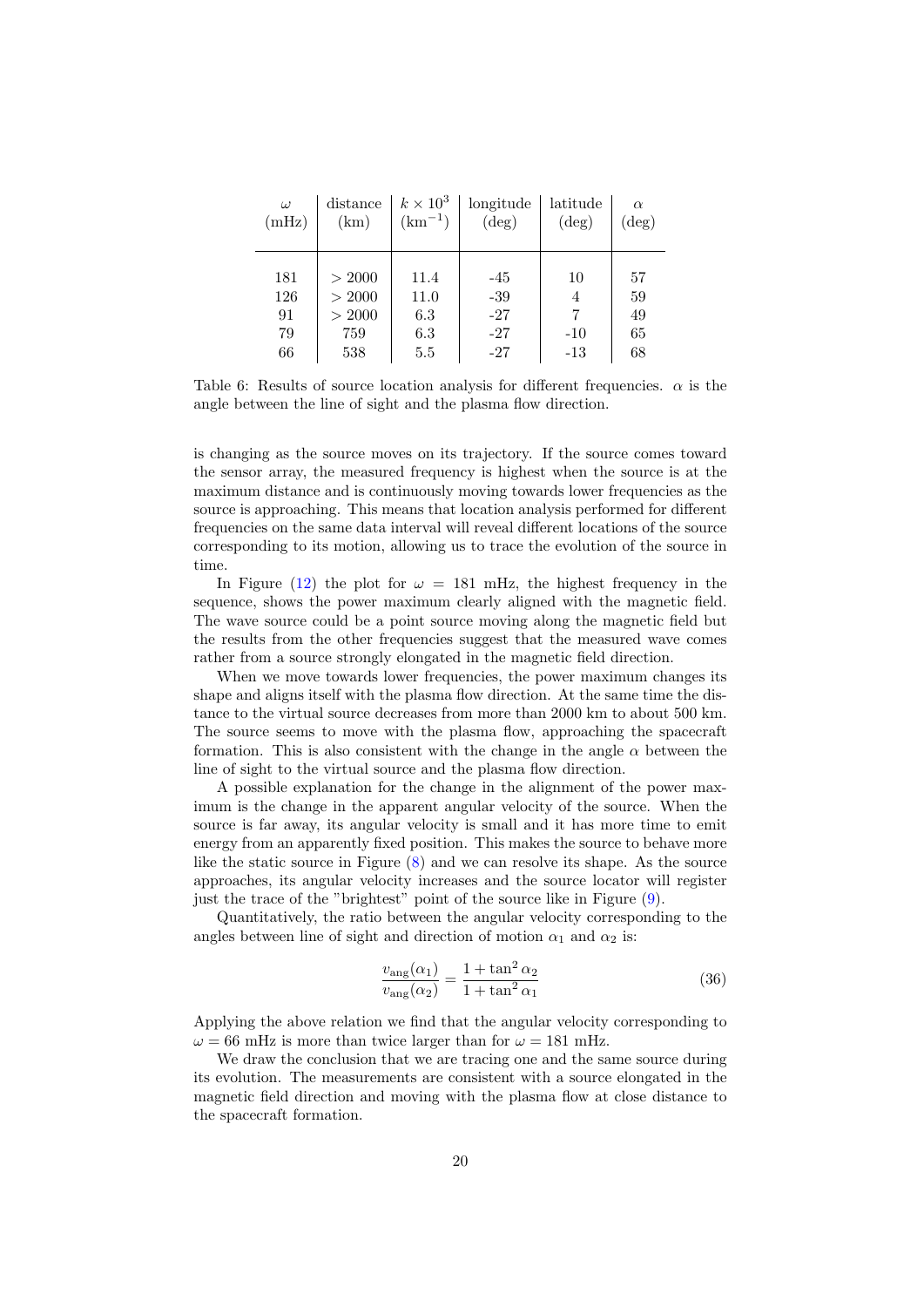

<span id="page-20-0"></span>Figure 12: Array power for the magnetic field magnitude measured by CLUS-TER. Location analysis is applied to the same 512 seconds data interval for the frequencies (from top to bottom) 181, 91, and 66 mHz. The squares in the longitude-latitude plot represent the spacecraft positions, the continuous lines are the projections of the magnetic field lines passing through the maximum power point. Similarly, the dashed lines represent the plasma flow lines. The triangles on the lines are the points where the distance from the configuration center to the respective line reaches minimum.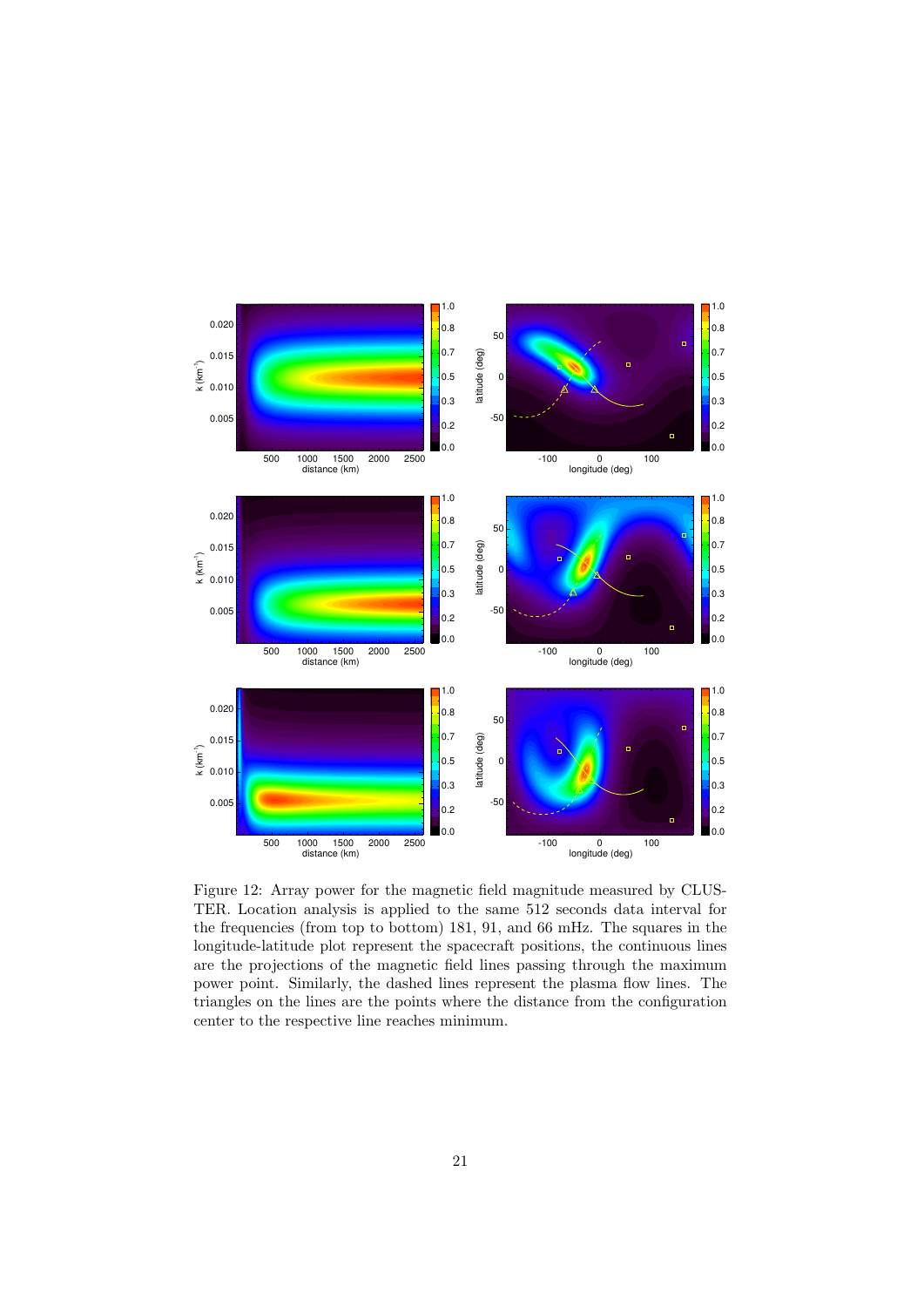# 5 Conclusions

The source locator is the generalization of the wave telescope technique from the plane waves representation to spherical waves. The new tool decomposes the measured wave field into spherical waves corresponding to virtual sources which would generate the locally detected wave front curvature and the spatial decay of the wave amplitude in an isotropic homogeneous medium. The relation between the virtual source and the real source generating the measured field have to be determined taking into account the wave propagation mode through the medium.

From the shape of the array power maximum and comparing different frequencies the motion of the source can be derived. If the measured waves come from a distributed source region rather than a point source, the source locator can give an indication about its basic geometry.

Using synthetic data we analyzed various cases of source motion relative to the sensor array and/or the plasma background for point and linear sources. We demonstrated that for each of these cases the source locator is able to recover the source position with satisfactory accuracy. While the source locator alone cannot directly differentiate between some situations – as for an example between a linear and a moving point source – comparing the location analysis results for different frequencies or time intervals can help to unambiguously differentiate them.

Using magnetometric CLUSTER data we were able to identify a localized wave source in the day side magnetosheath close to the bowshock. The virtual source region appears to be strongly elongated in the background magnetic field direction and to move with the plasma flow passing close to CLUSTER.

#### Acknowledgements

The authors would like to thank Kjell Rönnmark and Joachim Vogt for useful discussions at the STIMM workshop in Sinaia. Yasuhito Narita provided a list of bowshock crossings from which we selected the event presented here. We like to thank the two reviewers for very interesting discussions. This work was financially supported by the German Bundesministerium für Wirtschaft und Technologie and the Deutsches Zentrum für Luft und Raumfahrt under contract 50OC0103.

### References

- <span id="page-21-0"></span>Balikhin, M. A., Pokhotelov, O. A., Walker, S. N., and Andre, M. (2003). Identification of low frequency waves in the vicinity of the terrestrial bow shock. Planetary and Space Science, 51:693–702.
- <span id="page-21-1"></span>Balogh, A., Dunlop, M. W., Cowley, S. W. H., Southwood, D. J., Thomlinson, J. G., Glassmeier, K. H., Musmann, G., Luhr, H., Buchert, S., Acuna, M. H., Fairfield, D. H., Slavin, J. A., Riedler, W., Schwingenschuh, K., and Kivelson, M. G. (1997). The Cluster Magnetic Field Investigation. Space Science Reviews, 79:65–91.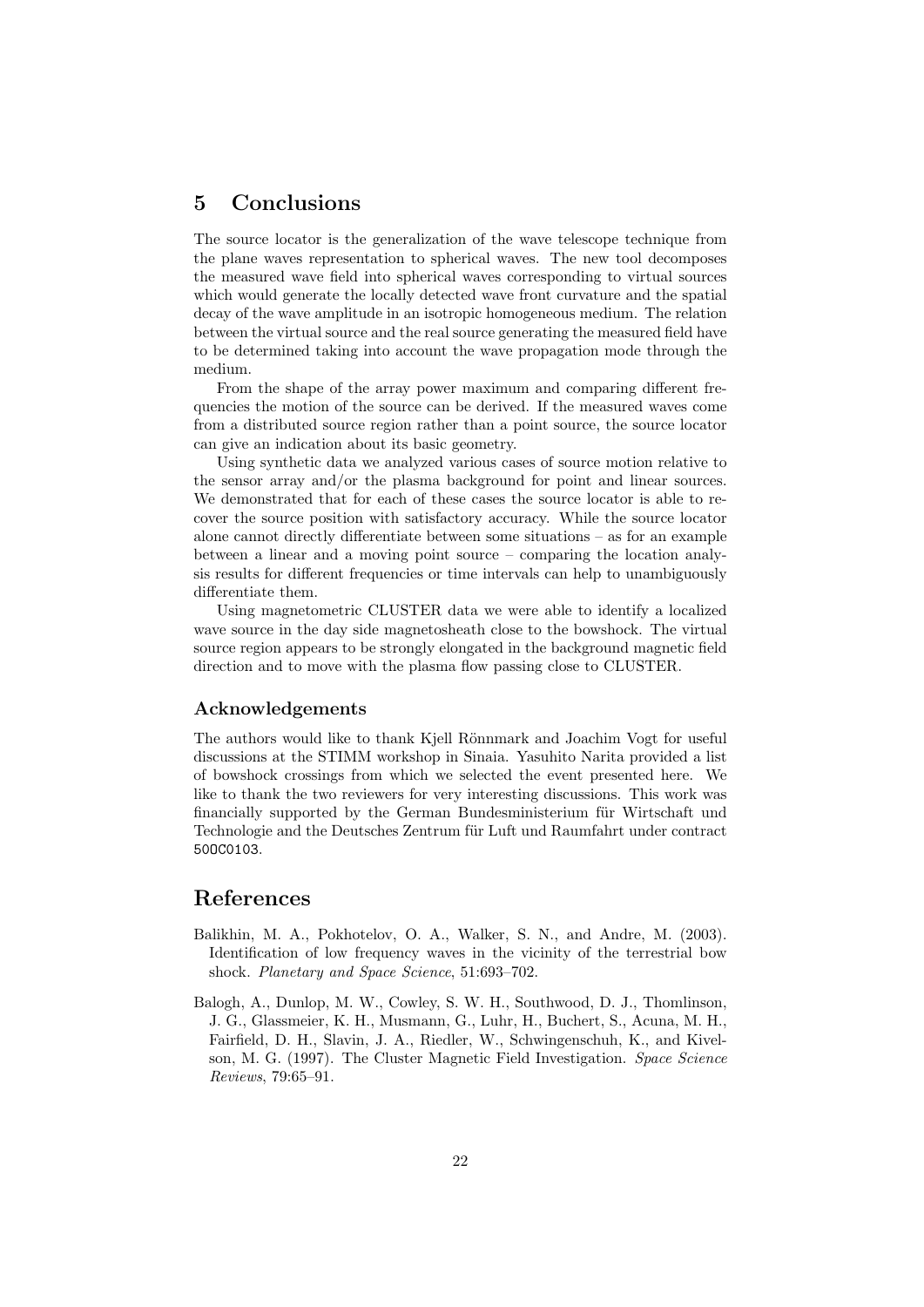- <span id="page-22-10"></span>Capon, J., Greenfield, R. J., and Kloker, R. J. (1967). Multidimensional maximum-likehood processing of a large aperture seismic array. In Proc. IEEE, Volume 55, pages 192–213.
- <span id="page-22-1"></span>Escoubet, C. P., Schmidt, R., and Goldstein, M. L. (1997). Cluster: Science and Mission Overview. Space Sci. Rev., 79:11–32.
- <span id="page-22-3"></span>Glangeaud, F. and Latombe, C. (1983). Identification of electromagnetic sources. Annales Geophysicae, 1:245–251.
- <span id="page-22-2"></span>Glassmeier, K.-H. (1980). Magnetometer array observations of a giant pulsation event. Journal of Geophysics, 48:127–138.
- <span id="page-22-7"></span>Glassmeier, K.-H., Motschmann, U., Dunlop, M., Balogh, A., Acuña, M. H., Carr, C., Musmann, G., Fornaçon, K.-H., Schweda, K., Vogt, J., Georgescu, E., and Buchert, S. (2001). Cluster as a wave telescope - first results from the fluxgate magnetometer. Annales Geophysicae, 19:1439–1447. Correction, Annales Geophysicae, 21, 1071, 2003.
- <span id="page-22-0"></span>Küppers, F., Untiedt, J., Baumjohann, W., Lange, K., and Jones, A. G. (1979). A two-dimensional magnetometer array for ground-based observations of auroral zone electric currents during the international magnetospheric study. Journal of Geophysics, 46:429–450.
- <span id="page-22-5"></span>Lefeuvre, F. and Pincon, J. L. (1992). Determination of the wave-vector spectrum for plasma waves and turbulence observed in space plasmas. Journal of Atmospheric and Terrestrial Physics, 54:1227–1235.
- <span id="page-22-6"></span>Motschmann, U., Woodward, T. I., Glassmeier, K.-H., and Dunlop, M. W. (1995). Array Signal Processing Techniques. In Glassmeier, K.-H., Motschmann, U., and Schmidt, R., editors, Proc. CLUSTER Workshop on Data Analysis Tools, pages 79–86. ESA.
- <span id="page-22-8"></span>Narita, Y., Glassmeier, K.-H., Schäfer, S., Motschmann, U., Sauer, K., Dandouras, I., Fornaçon, K.-H., Georgescu, E., and Rème, H. (2003). Dispersion analysis of ULF waves in the foreshock using cluster data and the wave telescope technique. Geophys. Res. Lett., 30:43–1.
- <span id="page-22-12"></span>Neubauer, F. M. and Glassmeier, K. H. (1990). Use of an array of satellite as a wave telescope. J. Geophys. Res., 95:19115–19122.
- <span id="page-22-9"></span>Pillai, S. U. (1989). Array signal processing. Springer.
- <span id="page-22-4"></span>Pinçon, J. L. and Lefeuvre, F. (1991). Local characterization of homogeneous turbulence in a space plasma from simultaneous measurements of field components at several points in space. J. Geophys. Res., 96:1789–1802.
- <span id="page-22-13"></span>Pinçon, J. L. and Lefeuvre, F. (1992). The application of the generalized Capon method to the analysis of a turbulent field in space plasma - Experimental constraints. Journal of Atmospheric and Terrestrial Physics, 54:1237–1247.
- <span id="page-22-11"></span>Pinçon, J. and Motschmann, U. (1998). Multi-Spacecraft Filtering: General Framework. In Paschmann, G. and Daly, P., editors, Analysis methods for multi-spacecraft data, ISSI Sci. Rep. SR-001, pages 65–78. ISSI, Bern.